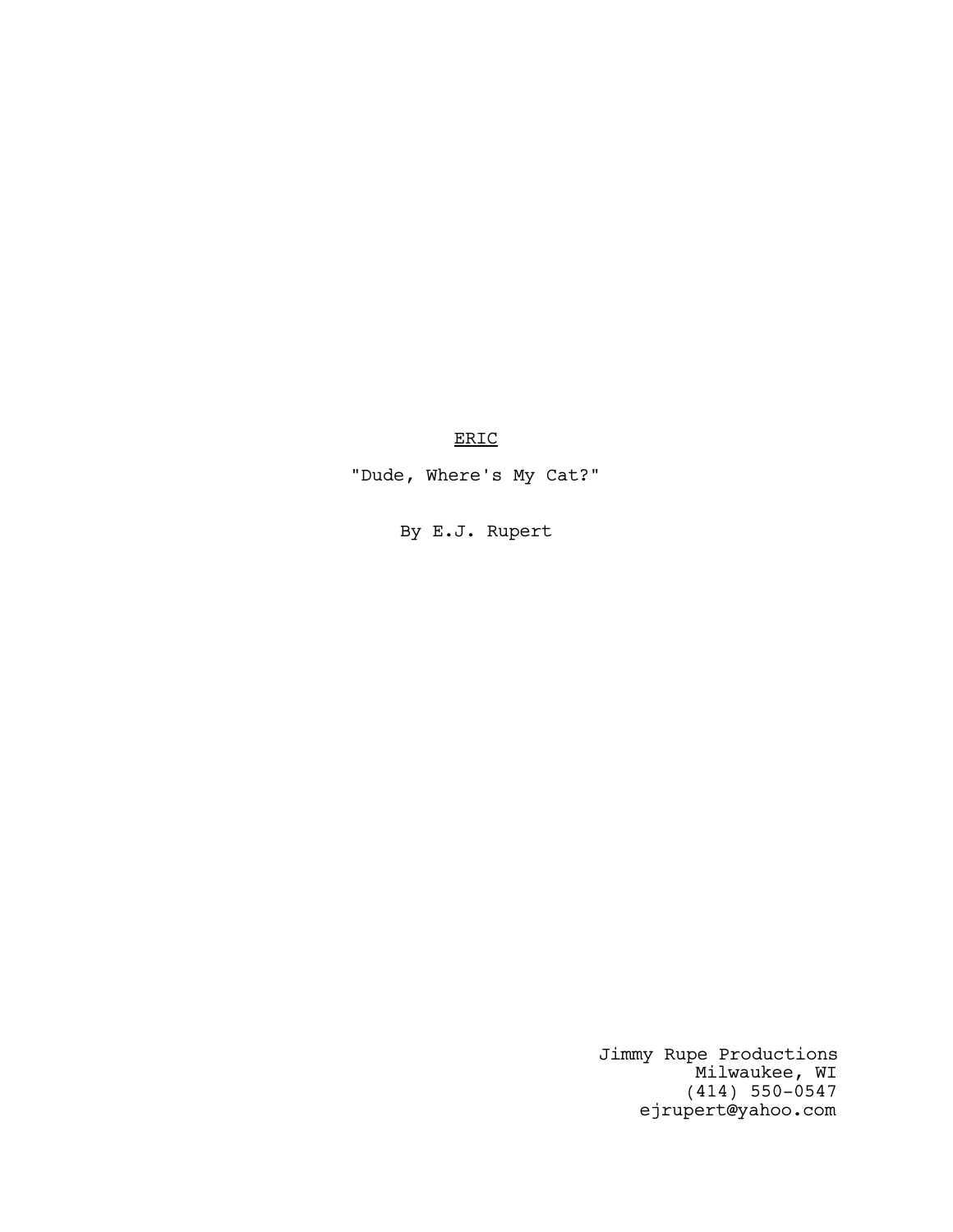(NOTE: The beginning of this episode starts in a "Tom & Jerry"-esque fashion with a vanity card and opening title sequence.)

EDDIE THE CAT appears in an MGM-esque frame and MEOWS.

EDDIE (to the camera, rolls his eyes) Oh, what a day this'll be!

OPENING TITLE

A still picture shows Eddie on the left side, with WHISKERS and FRISKERS MOUSE on the right. The title is in the middle of the screen.

SUPER: "WHISKERS & FRISKERS IN:"

CUT TO NEXT FRAME

SUPER: "IT'LL NEVER WORKOUT"

IRIS IN:

INT. GYM - DAY

Eddie, wearing a tank top, shorts, and a sweatband, benchpresses on a bench. As he lifts up and down, the mice run up to his feet and tickle them.

Eddie GIGGLES so much that he DROPS the barbell on his neck. He lifts it off of him and starts chasing the mice. The three abruptly STOP.

SFX: BRAKING SOUND!

They look at a poster of a man stretching.

INSERT - THE POSTER, which reads:

"Don't forget to stretch!"

BACK TO GYM

Eddie and the mice stretch their arms and legs, while making GRUNTING SOUNDS. They resume the chase.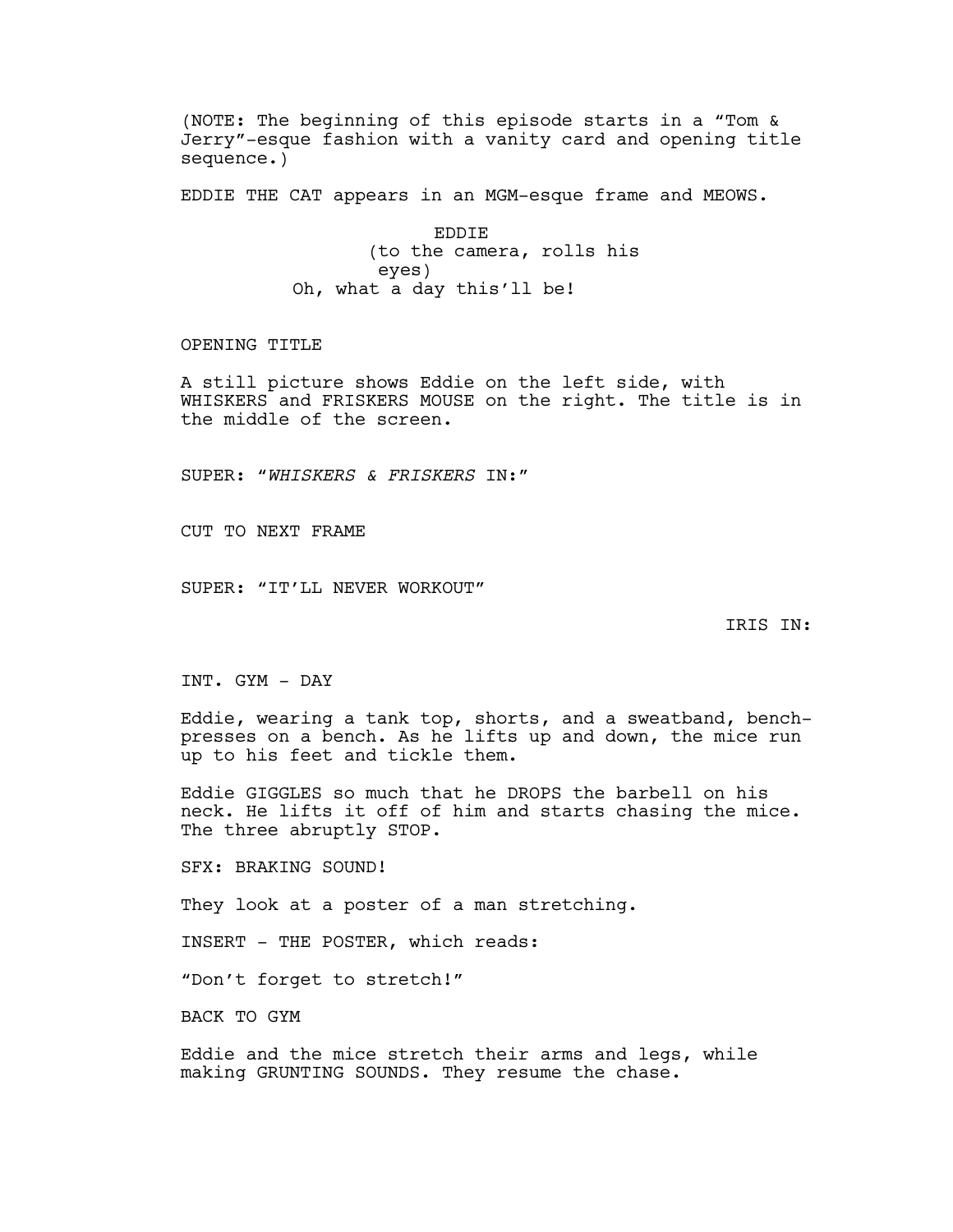Eddie chases the mice on top of some lockers. The mice see the edge of the lockers and abruptly STOP.

SFX: BRAKING SOUND!

Eddie's momentum carries him off of the locker, where he stops in mid-air. Eddie looks down, then looks at the mice.

He tries to hurry back on the locker. The mice grab a barbell and toss it to him. Eddie falls down with it.

SFX: WHISTLING SOUND, then CRASH to the floor off-screen.

INT. GYM - DAY - LATER

CU OF EDDIE'S AND THE MICE'S UPPER BODIES AS HE CHASES THEM

ZOOM OUT TO REVEAL THE THREE RUNNING ON A TREADMILL

The mice jump on top of the handle bars. They take turns jumping repeatedly on the "UP" button. The speed increases. Eddie runs and PANTS. He PLOPS down, and the treadmill FLINGS him to the wall.

SFX: Off-screen CRASH!

Eddie's body is merged into the wall. The director, BONY the dog, calls out.

BONY (O.S.)

And cut!

Bony and the mice walk over to Eddie.

BONY (CONT'D) Nice work, everyone. We can call it a day.

Eddie slowly picks himself from the wall.

EDDIE (sarcastically) No, thanks, ya'll, I got it.

He wipes himself off.

EDDIE (CONT'D) Hey, Bony, I think I hurt my ankle off of that locker fall earlier.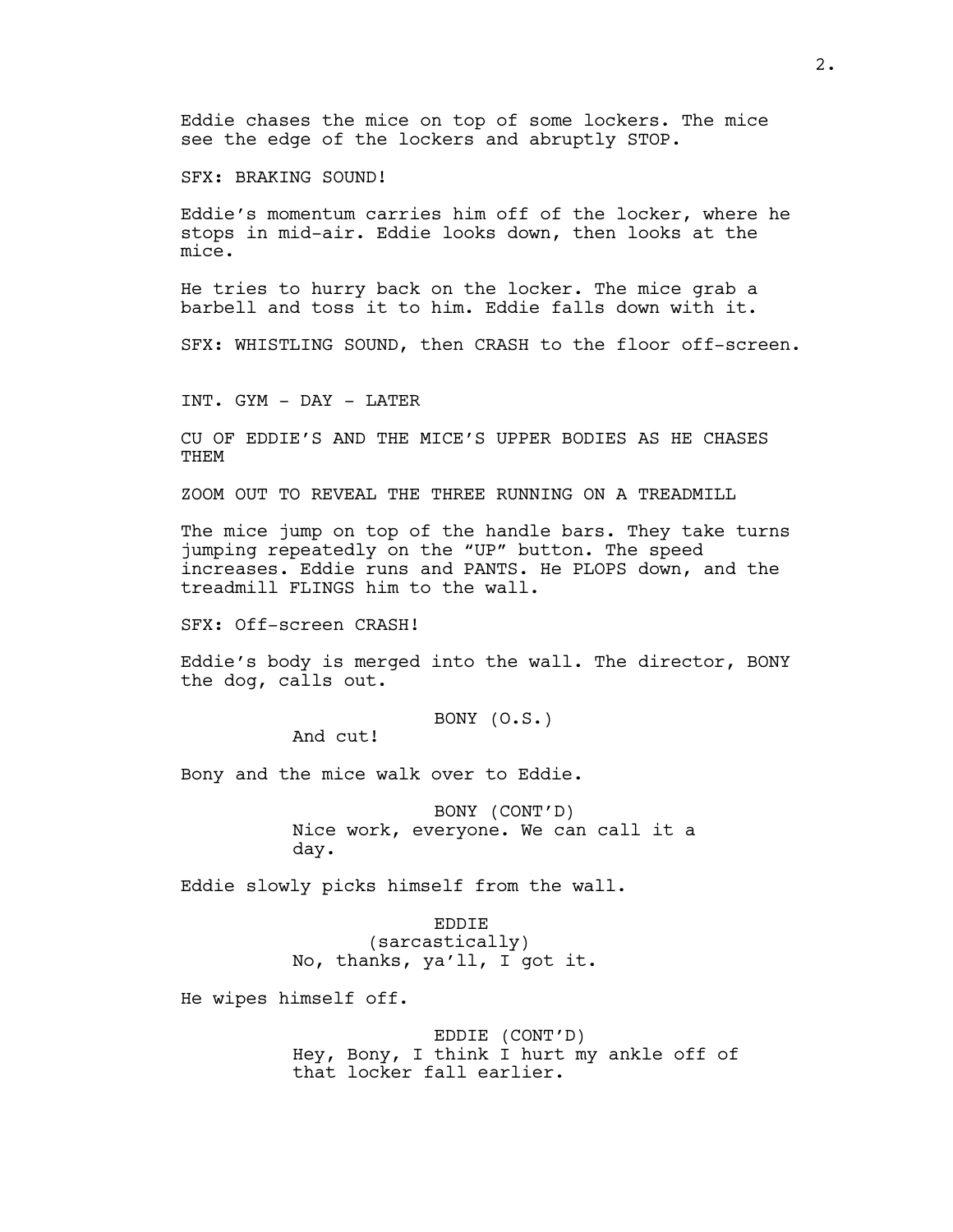**BONY** And you're saying something now?

EDDIE I'm a team player.

BONY And a pro! You're the best cat I know! (gasps) The kid's coming. Break!

Bony and the mice dash away. Eddie tries to but walks gingerly. Eddie and Bony's owner, ERIC NELSON, 15, calls out.

ERIC (O.S.)

Eddie!

Eric, wearing a tank top and shorts, marches over to Eddie.

> ERIC (CONT'D) I leave you guys here while I work out, and you're making a mess?

Eric points to some towels and other debris on the floor.

SFX: Eddie WHIMPERS.

ERIC (CONT'D) Why can't you be like Bony? He's wellbehaved. Ain't ya, boy?

Bony walks over to Eric on all fours. Eric rubs Bony's chin, and Bony licks him.

> ERIC (CONT'D) (to a guy off-screen) And you, you're supposed to be watching them!

The guy that he talks to is CHAZ TREPUR, 15. He sleeps with his head stretched over a chair and his left leg draped over an arm rest.

SFX: Chaz SNORES.

ERIC (CONT'D) (to the pets) I'm gonna go change.

Eric leaves. Bony smirks at Eddie.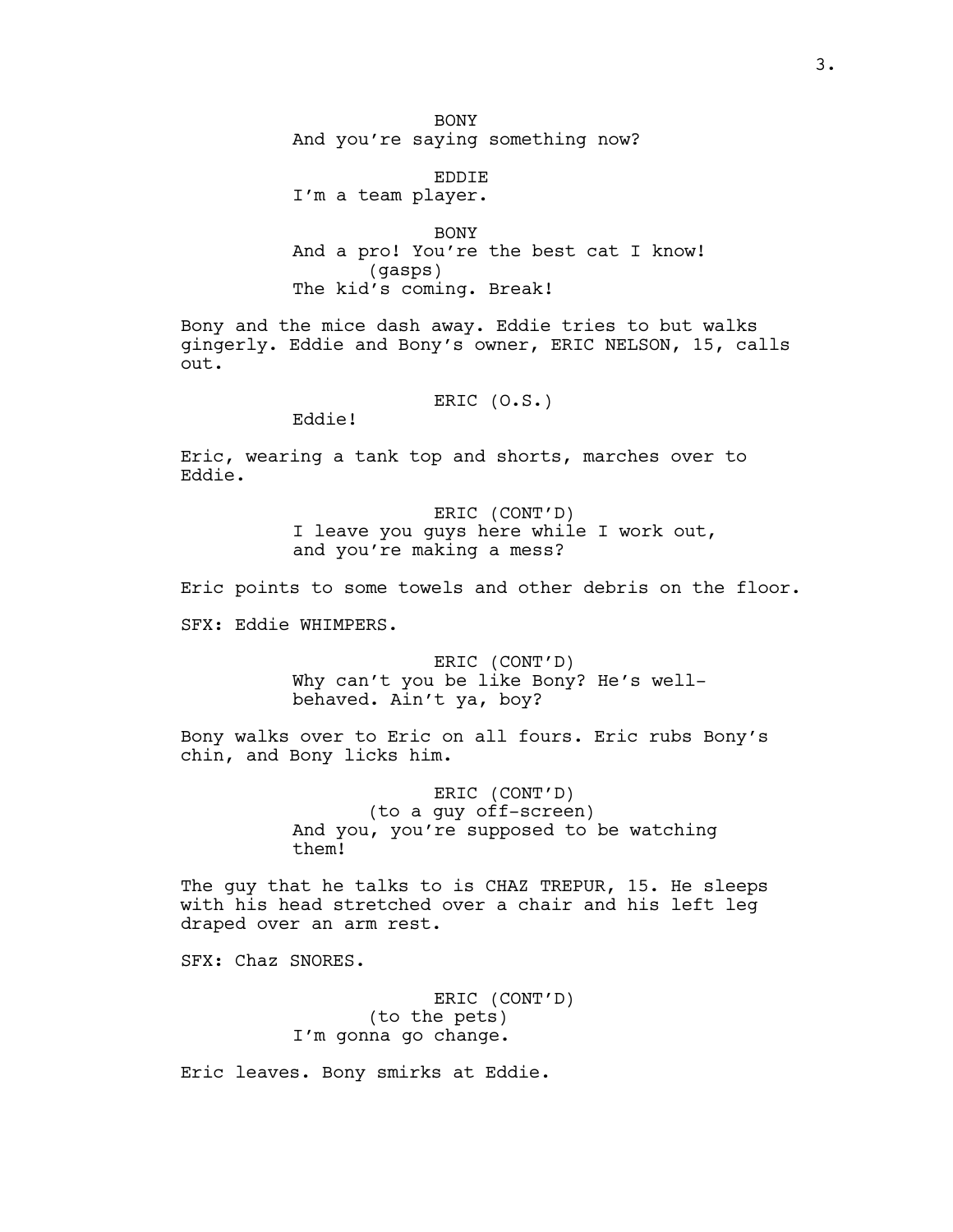EDDIE Man's best friend.

BONY

Yeah. (pause) Wait, what?

The mice return.

FRISKERS (to Bony) He means you!

BONY (chuckles) Oh yeah.

INT. NELSON HOUSE - LIVING ROOM - NIGHT

MATT JAMES, 40's, calls out to his wife, RHONDA NELSON-JAMES, 40's, who is upstairs.

> MATT Come on, honey! We'll miss the beginning!

RHONDA (O.S.) I'm coming! Finish doing what you're doing!

MATT I'm already done!

Eddie sits in the corner with an empty dish.

EDDIE (sotto voce) No, you have to feed the cat.

The Nelsons' maid, CYNTHIA McNAIR, walks from the kitchen to the front door.

> CYNTHIA Okay, Mr. James. I'm going home.

MATT Did you finish everything?

### CYNTHIA

Yep.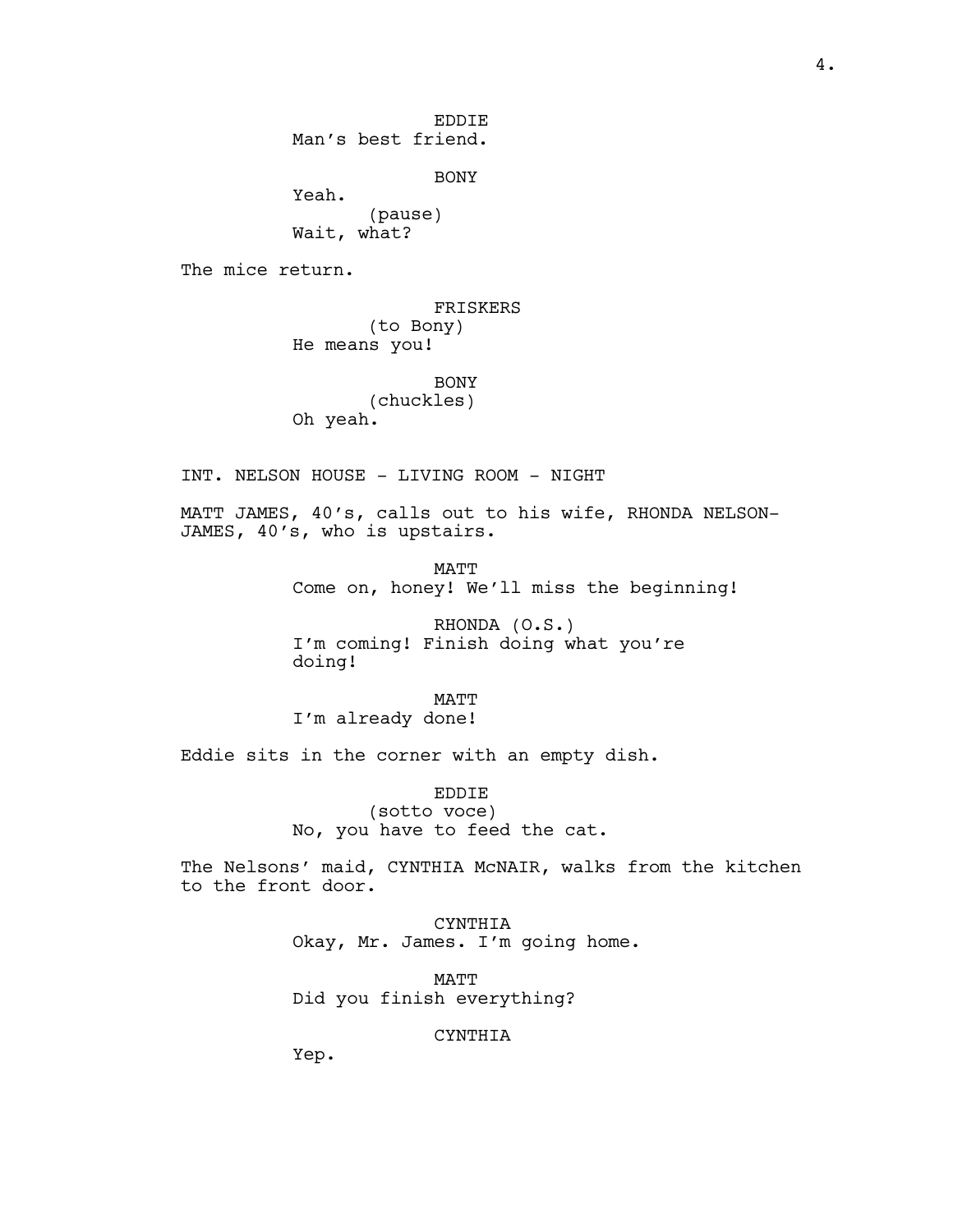Cynthia leaves through the front door, as Eric walks in with Bony on a leash. Eric wears his usual outfit, a blue long-sleeved shirt with a gray "E" in the middle, and blue jeans.

> ERIC Bye, Cynthia. Matt, you guys aren't gone yet?

MATT You have a lot to learn about women, son.

ERIC I have no doubt.

EDDIE (sotto voce) Learn about your cat and feed him!

MATT Did you feed Bony?

ERIC

Yep.

Eric takes the leash off of Bony.

MATT What about, uh...

EDDIE (sotto voce) Go on!

Rhonda comes downstairs.

Bye.

MATT (to Rhonda) There you are, let's go!

RHONDA Oh, please, I didn't even take long this time! Bye, Eric.

They both leave.

ERIC

(looks around) (MORE)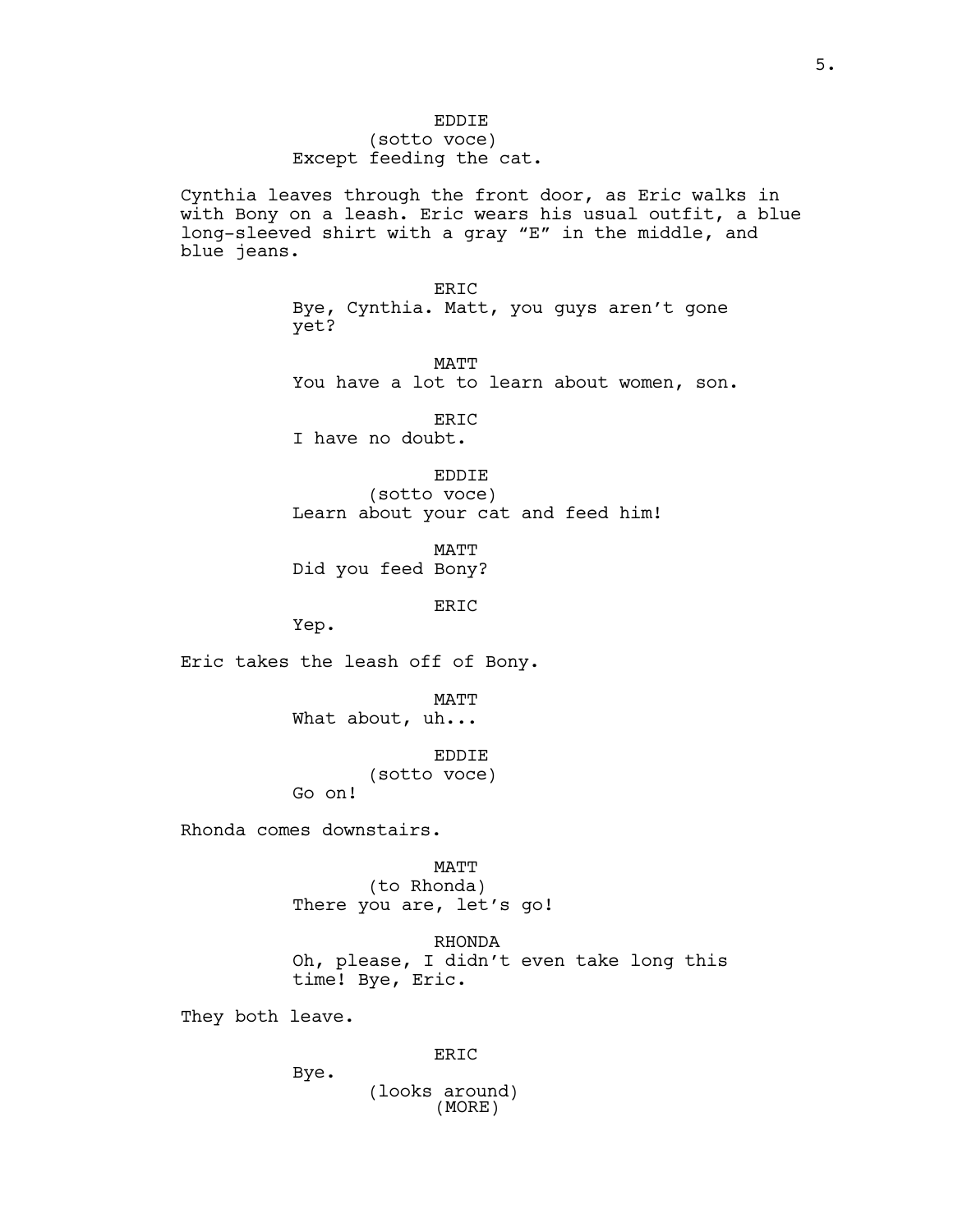Now, there's something I'm forgetting. Oh, Eddie! ERIC (CONT'D)

EDDIE (sotto voce) Finally!

ERIC I gotta let you outside for the night!

Eric picks Eddie up. Eddie waves to his dish.

EDDIE (sotto voce) Nice knowin' ya!

Eric opens the window and places Eddie outside.

ERIC

Good night!

He closes the window.

EDDIE Not even the front door? Hmmph. Might as well go to Herb's.

EXT. HERB'S - NIGHT

Eddie walks to Herb's, a nightclub for cats.

EDDIE Looks like the place is rockin' tonight.

The building is rhythmically rocking back and forth. Music BLASTS from the inside.

> EDDIE (CONT'D) I didn't know buildings could really do that.

He enters through a doggie door. Inside are various cats dancing, conversing, and drinking. Eddie sits at the bar, where HERB, a cat and also the owner, meets him.

> EDDIE (CONT'D) Herb, gimme the usual.

HERB You still owe me from last time!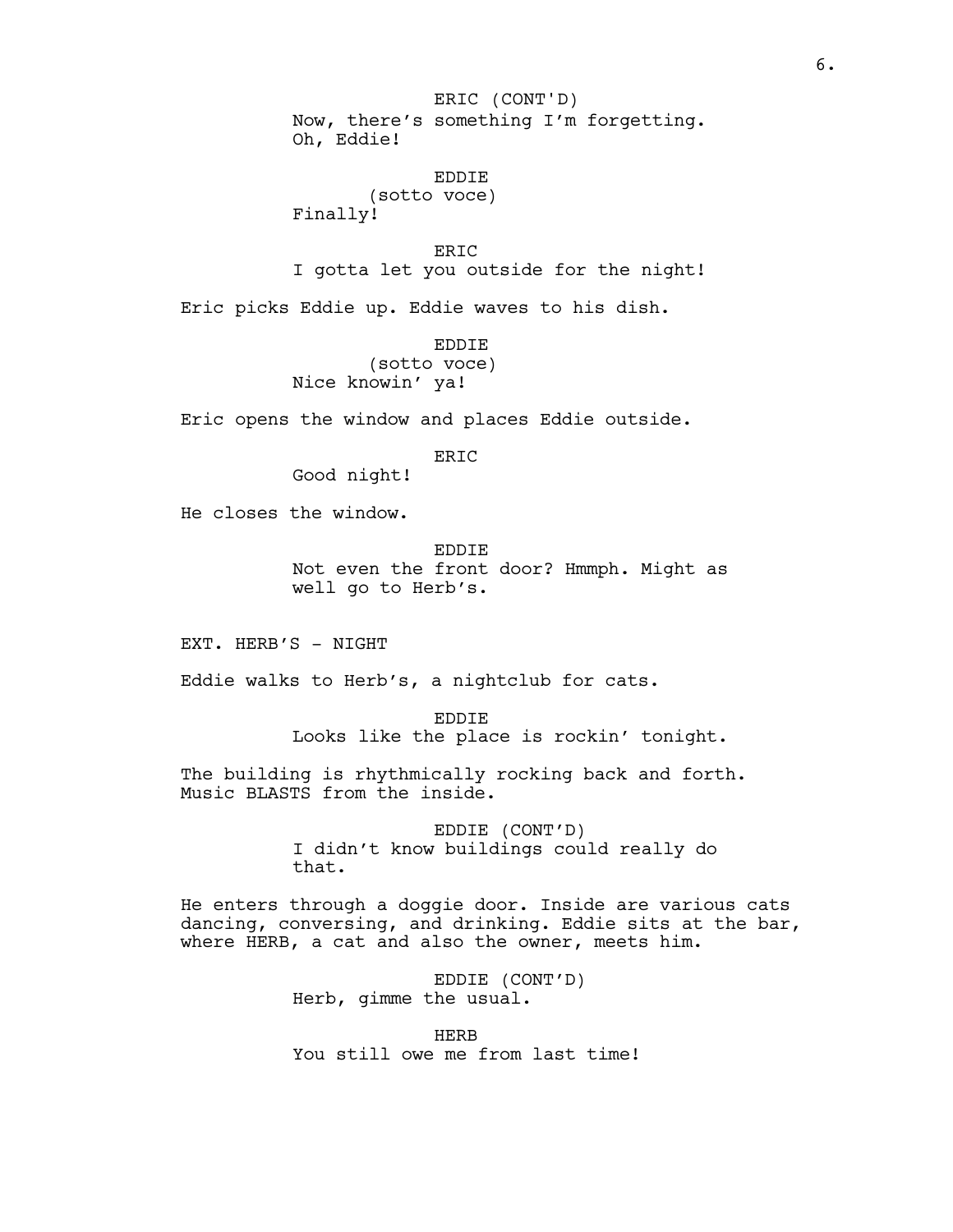A BARFLY who sits near him chimes in.

### BARFLY

(to Herb) I got him.

# EDDIE

Thanks.

Herb gives Eddie his drink.

# BARFLY No prob. Trouble at home?

#### EDDIE

Yeah, and no respect at work, either. Them damn mice get all of the praise, and all I get is injured badly. If I were a mouse...

HERB Hey, if "if" were a fifth...well, you know the rest.

Herb walks away. Eddie and the barfly look at each other confused.

> EDDIE Anyway, my life is at a crossroads. My name ain't even listed in the opening credits.

BARFLY Yeah, and listen to what they're saying about you.

Chatter from other CATS grow louder.

 $CAT$  #1 Isn't that Eddie from that show?

CAT #2 They're treating him like a punk!

BARFLY You're so much more than that. You don't really need them guys, do you?

A sexy FEMALE CAT sits next to Eddie on the other side.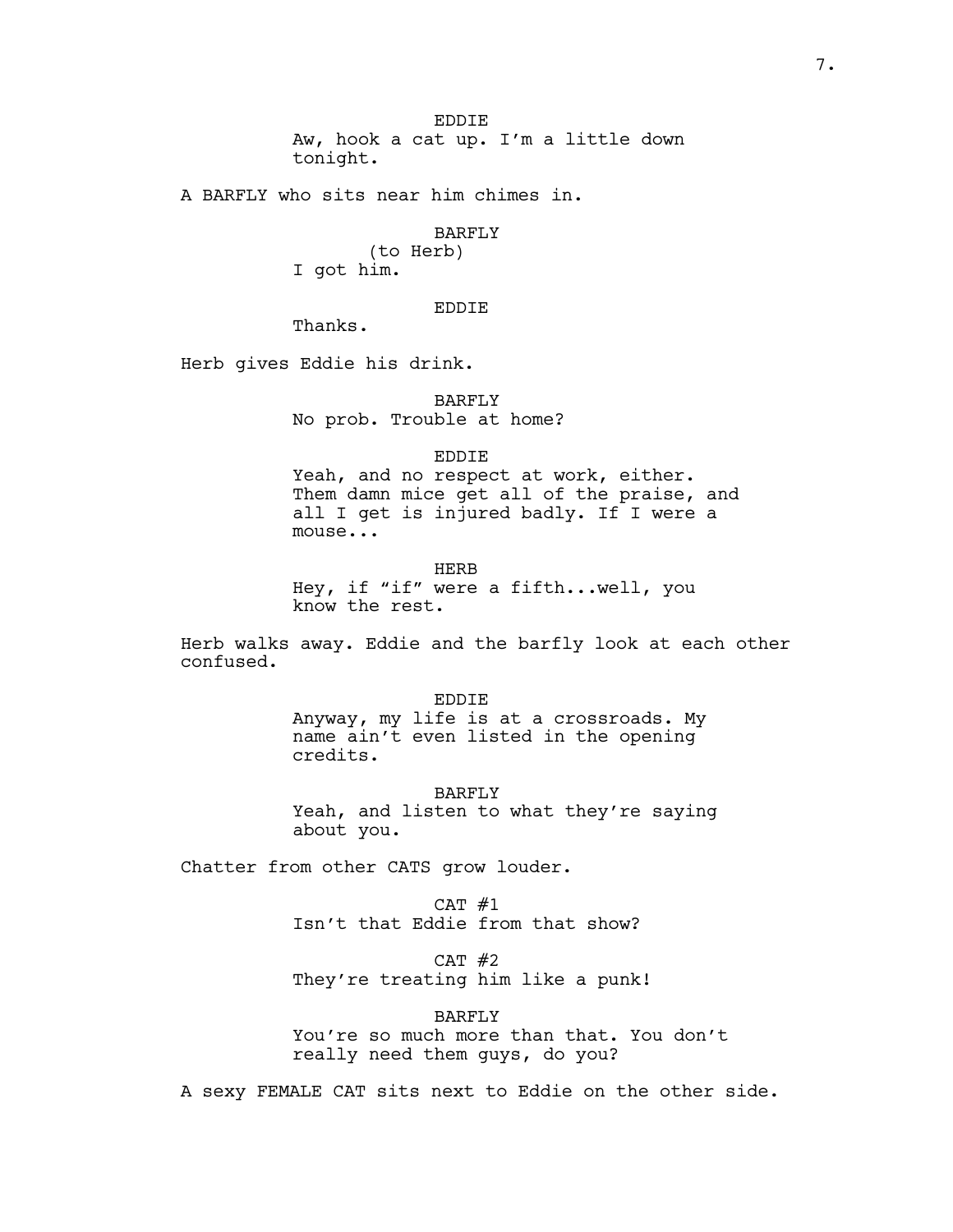BARFLY (CONT'D) What you really need is her!

Eddie turns around in his seat, quickly licks his hand, and slicks back the fur on his head. He continues to lick his hand, then his arm, then his armpit.

#### EDDIE

Mmmm!

He breaks himself away, then turns around and faces the female cat.

> EDDIE (CONT'D) Can I buy you a drink?

FEMALE CAT Get lost, second banana!

EDDIE "Second banana"?

**HERB** That's okay, ma'am. He's broke, anyway!

 $CAT$  #1 Just keeps getting better and better, huh?

Some of the cats laugh. Eddie sighs and exits the bar.

INT. NELSON HOUSE - KITCHEN - THE NEXT DAY

Eddie chases Whiskers and Friskers around the kitchen. The mice jump onto a table. Eddie pulls the tablecloth from below. The mice watch a pie get dragged down with the tablecloth.

SFX: The pie SPLATS on Eddie's head. The mice point and LAUGH.

BONY (O.S.)

And cut!

EDDIE That's it! I can't take this no more! I'm out!

Eddie knocks the pie pan off of his head, wipes his head clean, and marches away.

SFX: Suspenseful music PLAYS.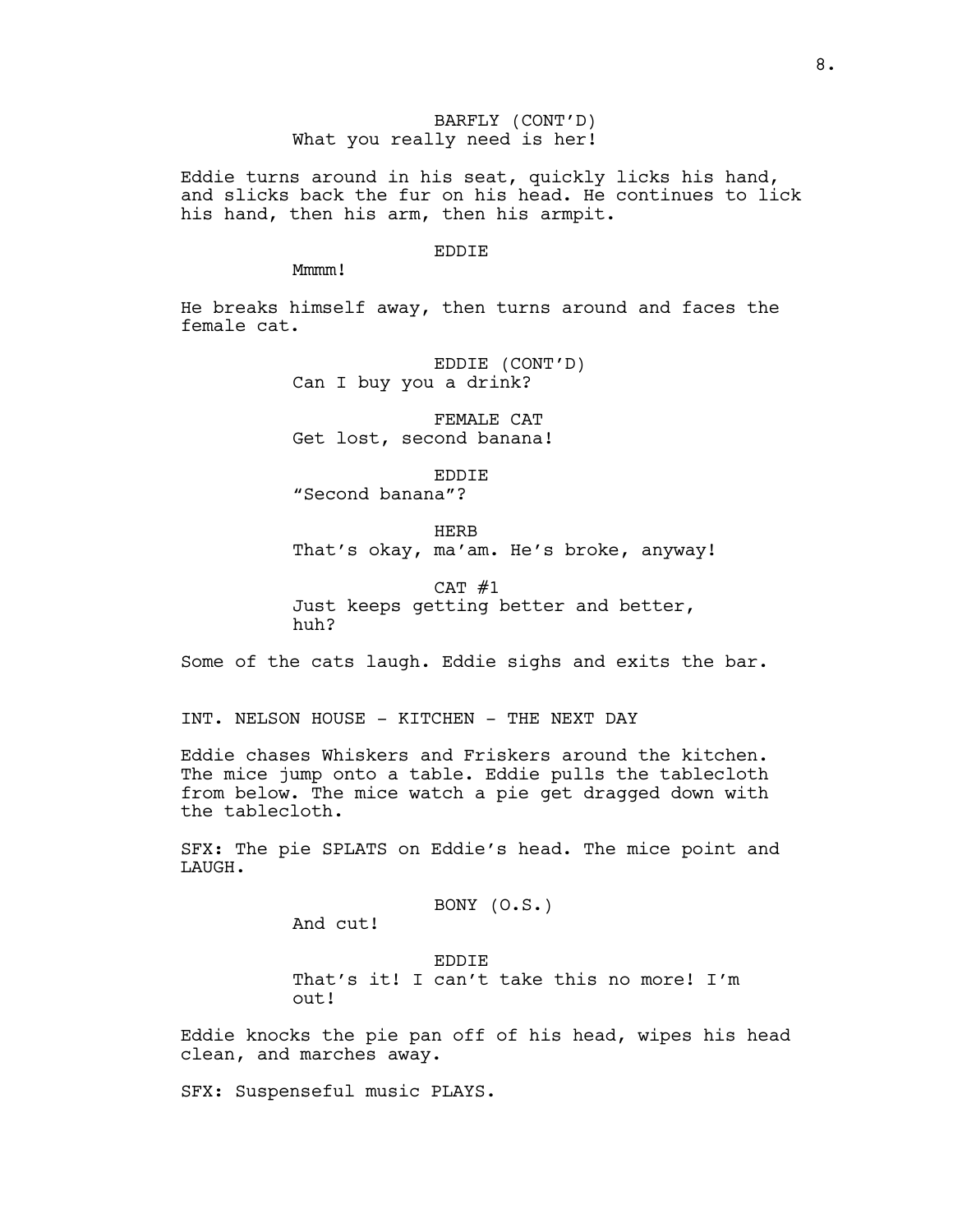BONY (O.S.) I just picked this music up yesterday. How'd that sound? Or what about this?

SFX: Bony PLAYS sad music.

WHISKERS Bony, didn't you hear? I think Eddie just quit!

Bony runs to the set.

### BONY

What??

SFX: Bony PLAYS the suspenseful music from his phone.

WHISKERS Yeah, that one works.

EXT. OUTDOORS - DAY - LATER

Eddie roams the streets.

EDDIE Forget that family and that job! I'm doing good on my own!

He lifts open the lid to a trash can.

EDDIE (CONT'D) No table scraps in here? Great! How am I supposed to eat?

He closes the can back and sits down next to it.

EDDIE (CONT'D) I'm not tired. I'm just resting my feet.

His eyes droop.

EDDIE (CONT'D) Now I'm just resting my eyes.

He starts to SNORE. A black girl named ERIN, teens, approaches him. She wears an outfit similar to Eric's, except her shirt is pink with the gold letter, "E" on the front.

> ERIN Aw, look at the kitty! He must be dying of hunger! Let's get you something to eat.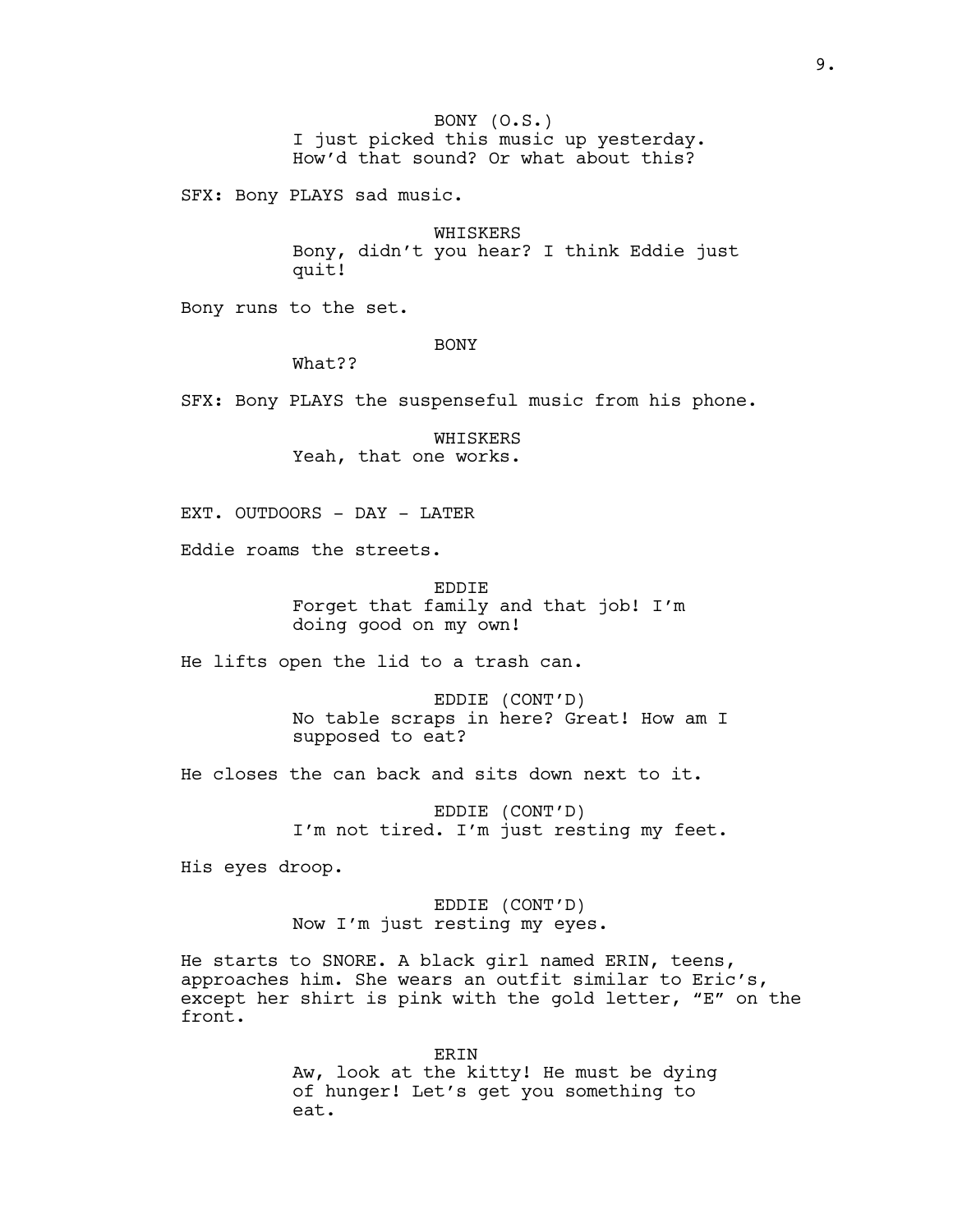INT. ERIN'S HOUSE - LATER

Erin carries Eddie, who is still asleep, inside. She lays him on the couch.

> ERIN Wait here, and I'll be right back.

Erin runs to the kitchen, returns with a tray of food, and leaves again. Eddie SNIFFS, then wakes up.

EDDIE

Where am I?

He looks at the tray of food.

EDDIE (CONT'D) Who cares? Steak? Eggs? Milk? Cookies? I'm in heaven!

He begins to eat. Erin begins to shout.

ERIN Mom, I found a stray cat! Can we keep her?

SUSAN DOOLITTLE, 40's, enters the living room.

**SUSAN** Why not? My husband never got me one.

ERIN

Which one?

### SUSAN

Pick one.

INT. NELSON HOUSE - GARAGE - LATER

Matt is underneath the grand piano, trying to tune it. Eric hollers in the background.

> ERIC (O.S.) Eddie! Eddie!

Eric enters the garage.

ERIC (CONT'D) Matt, you haven't seen Eddie, have you?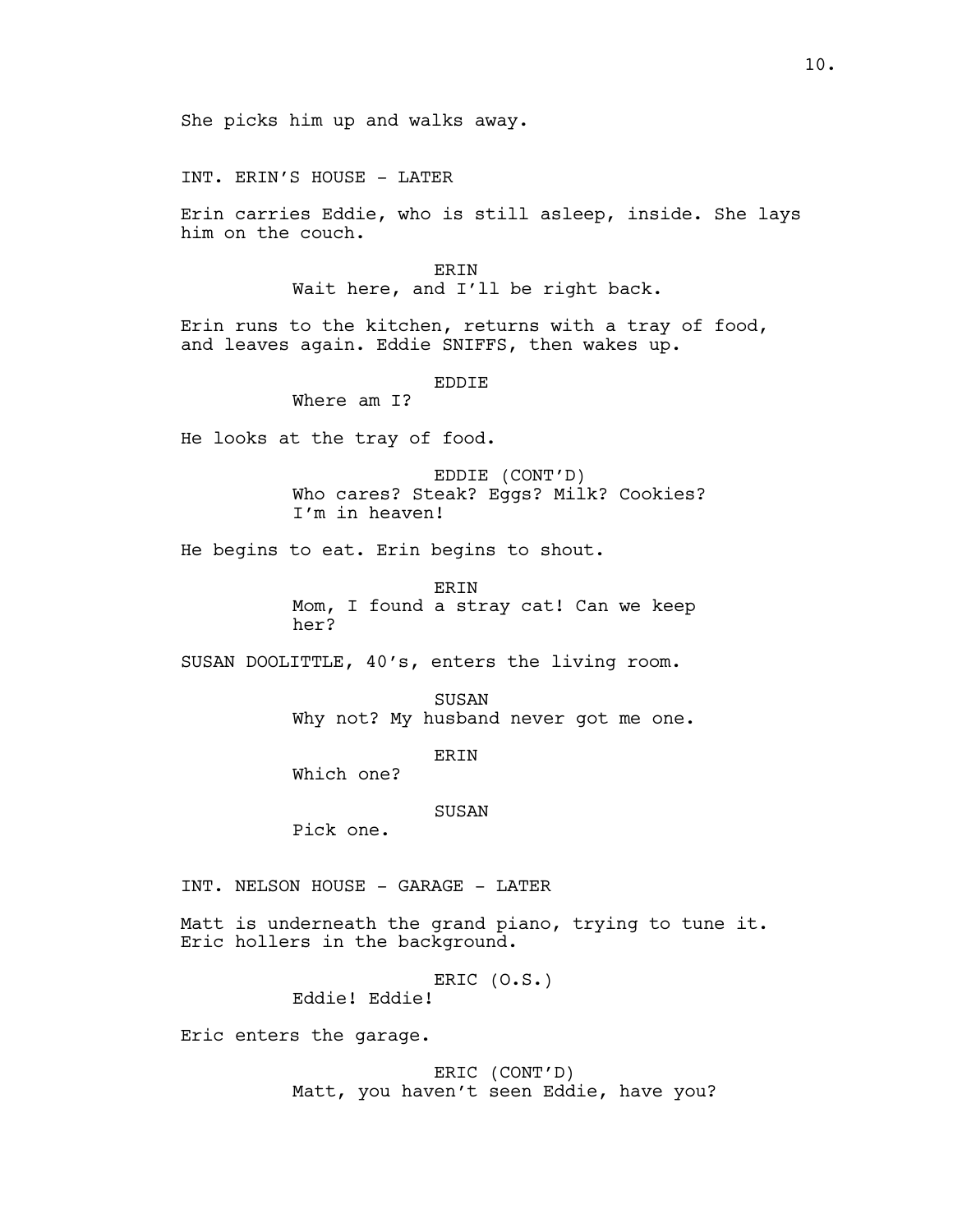**MATT** No. Did you put him outside last night?

ERIC I thought I did.

MATT And he didn't come back?

ER<sub>TC</sub> I thought he did.

MATT

Way to show accountability, son.

ER<sub>TC</sub> What does counting have to do with this?

Eric walks into the living room.

ERIC (CONT'D) Eddie, where are you?

He approaches Bony, who is curled up in his doggie bed.

ERIC (CONT'D) You haven't seen him, boy, have you?

Bony shifts around and ducks his head in his body. Eric continues to call out for Eddie and exits. Bony lifts his head up, pulls out a cell phone, and dials it.

INTERCUT - TELEPHONE CONVERSATION

BONY (in a whisper) Hello, Winston? Have you heard from Eddie yet?

On the other end is WINSTON the snake. He holds the phone up with his tail.

WINSTON

No, not yet.

BONY Well, you're his agent!

WINSTON

But I got other clients, too! Woody keeps stressing me! You didn't find out anything?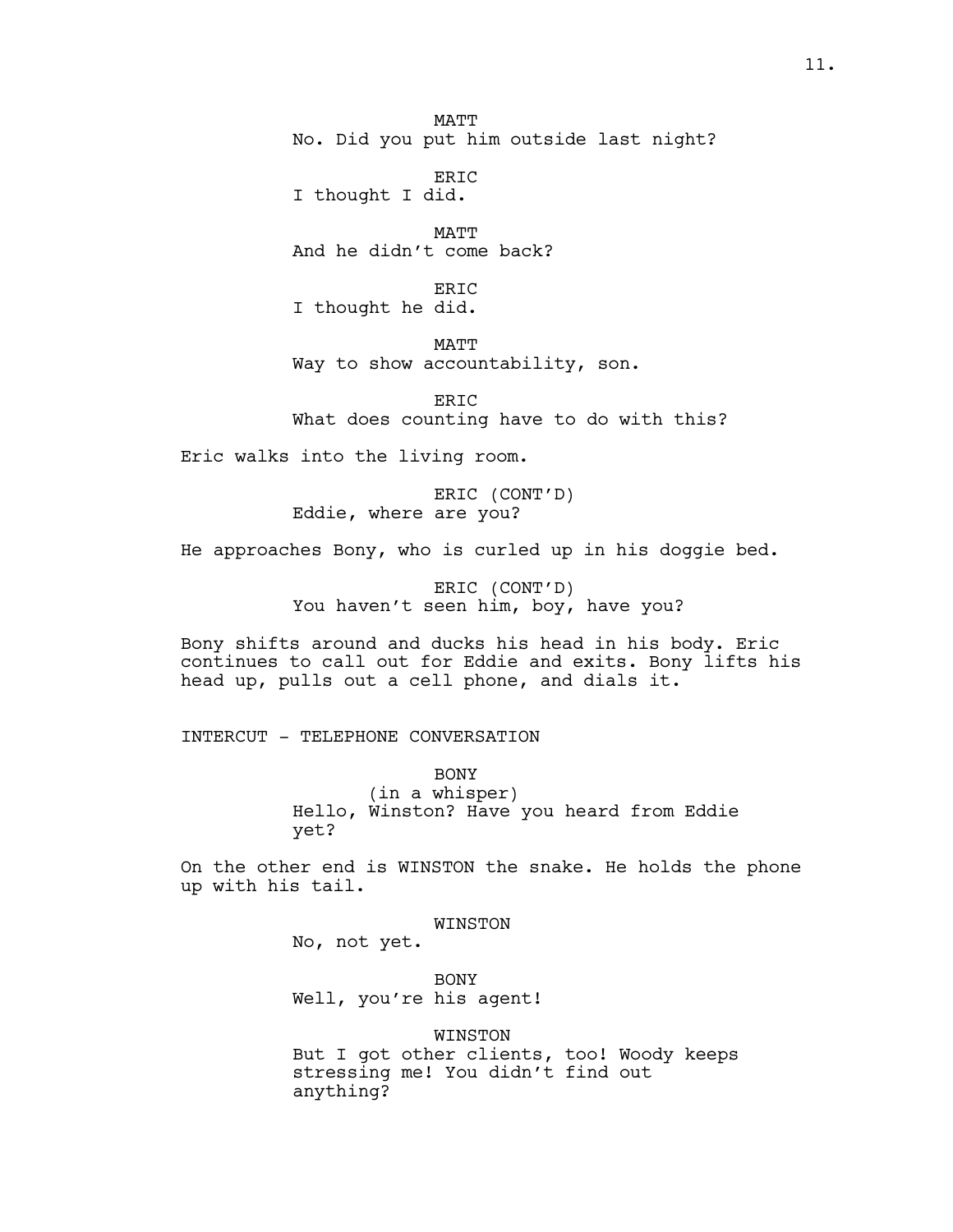BONY

No! I even looked for Cat Twitter.

#### WINSTON

What?

### BONY

You know, where all of the cats talk to each other. I typed in cattwitter.com, but it was a dead end.

# WINSTON

No, Bony, that's not what it...

BONY

What am I gonna do? The show can't run without him.

#### WINSTON

Maybe you should listen to his concerns, or offer him more money or something.

BONY

Nobody here has any money! That guy Matt has to save up money just to make it to poor!

### WINSTON

Alright, if I find him, I'll let you now. In the meantime, you might need to find a replacement.

Winston hangs up. His owner, CONNIE McDOWELL, 16, enters the room.

> CONNIE I heard my phone ring. That wasn't Dimmey, was it?

WINSTON No. You still have a little while before you break up with him.

## CONNIE

Alright.

Connie exits.

INT. CAR - DAY

Susan drives Erin and Eddie in their car.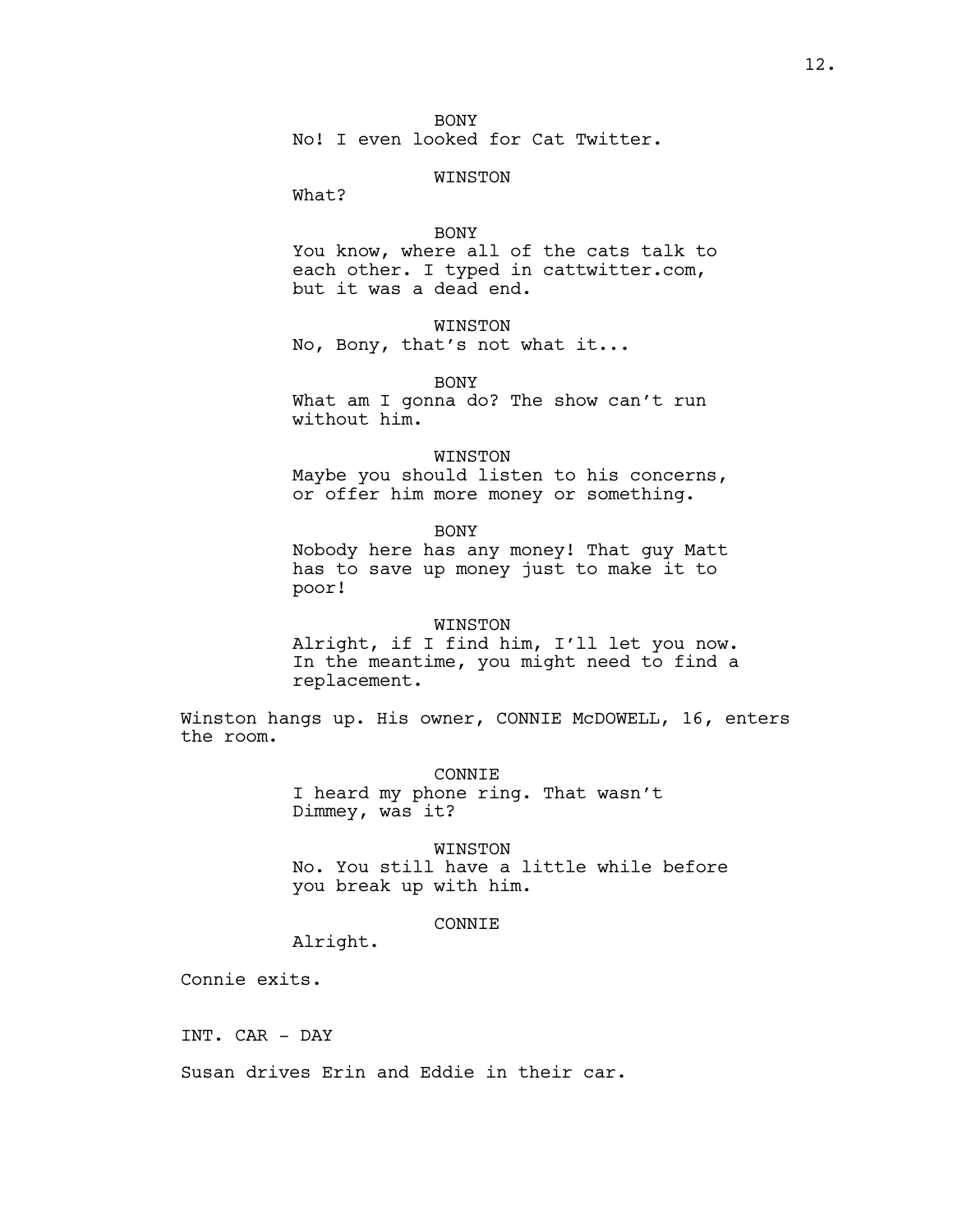(sotto voce) This is the life. I got fed nice, I get noticed. I'm loving this already!

ERIN So, Eddie, you enjoying yourself?

Eddie smiles at her.

ERIN (CONT'D) Well, we're really gonna have fun now!

SUSAN Yeah, I hope you ate good, because you're about to get a workout!

EDDIE (sotto voce) Workout?

EXT. ALLEY - LATER

The three approach a group of rowdy men waving dollar bills in their hands.

> ERIN (to Eddie) You heard of dog fights. Well, this is a cat fight!

Eddie sees GROWLING cats held on leashes by their owners.

EDDIE (sotto voce, worried) Cat fight??

A MAN makes an announcement.

MAN On your marks, get set, go!

Two men unleash their cats. The two cats run up against each other, GROWL, bite, and fight each other. All of the men CHEER them on, as well as Erin and Susan.

SUSAN

Yeah! Get 'em!

SFX: Bell SOUNDS!

MAN

We have a winner! Pay up, ya'll!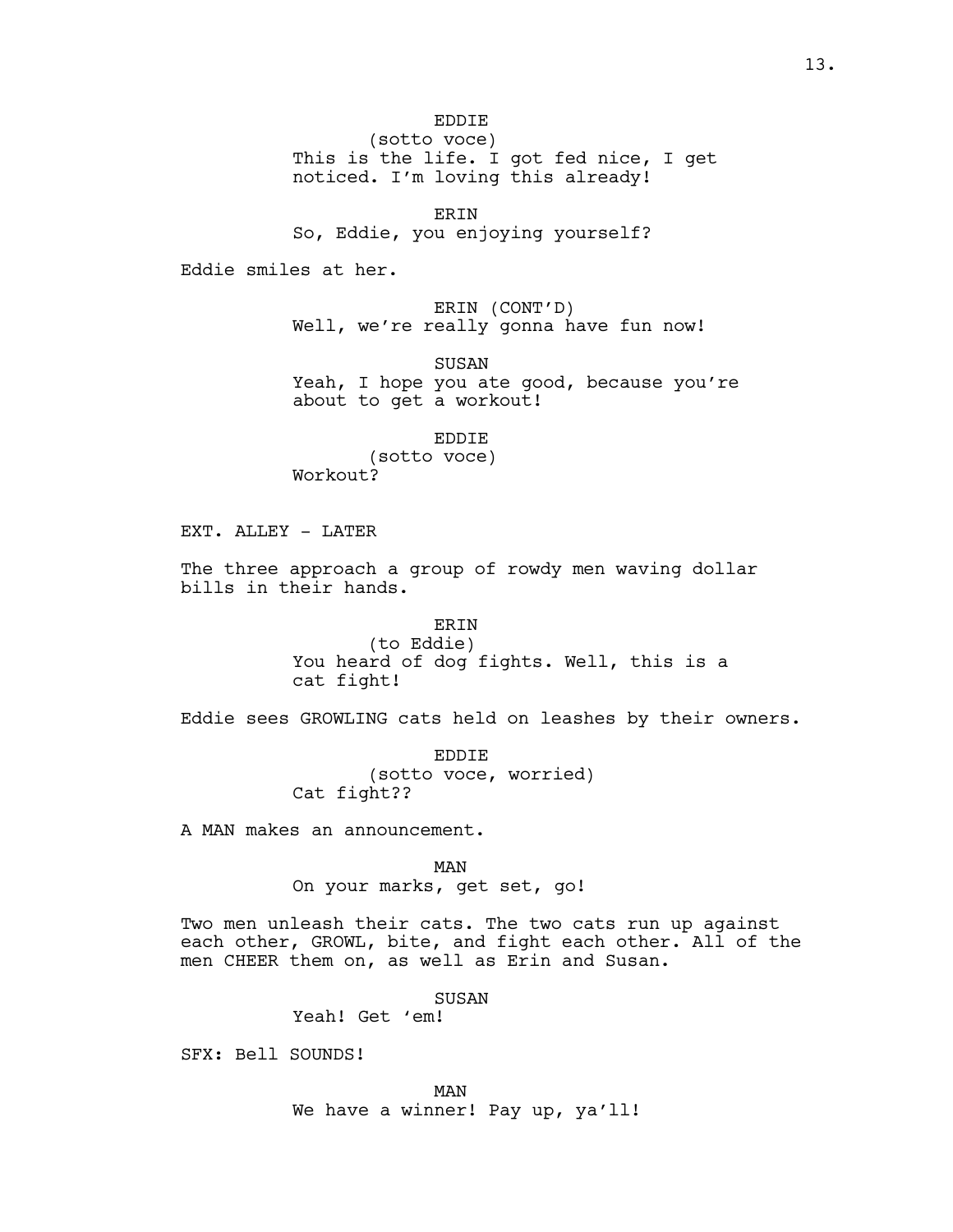The man collects money from the others. Both cats retreat to their owners torn and tattered.

# **ERIN** (to Eddie) You ready? There's your competition!

Erin points to a large cat who lets out a gigantic MEOW.

EDDIE (sotto voce) You mean that big ol' lion there?

SUSAN Alright, Erin, let him loose!

Erin unleashes Eddie, who runs back to the car.

EDDIE

Good idea!

The crowd JEERS.

SUSAN It's alright, ya'll, he just has jitters. (to Eddie) Hey, what kind of fighter are you?!

EDDIE (pulling the car door handle) I'm not! I'm a lover! (to himself) Where's my agent, so I can blame this on him?

INT. NELSON HOUSE - DAY

Bony sits in a chair and looks over a script. Whiskers and Friskers approach him.

> WHISKERS Bony, we tried searching for a replacement for Eddie.

FRISKERS Yeah, but all the cats we know are booked.

BONY (sighs) Well, who says it has to be a cat?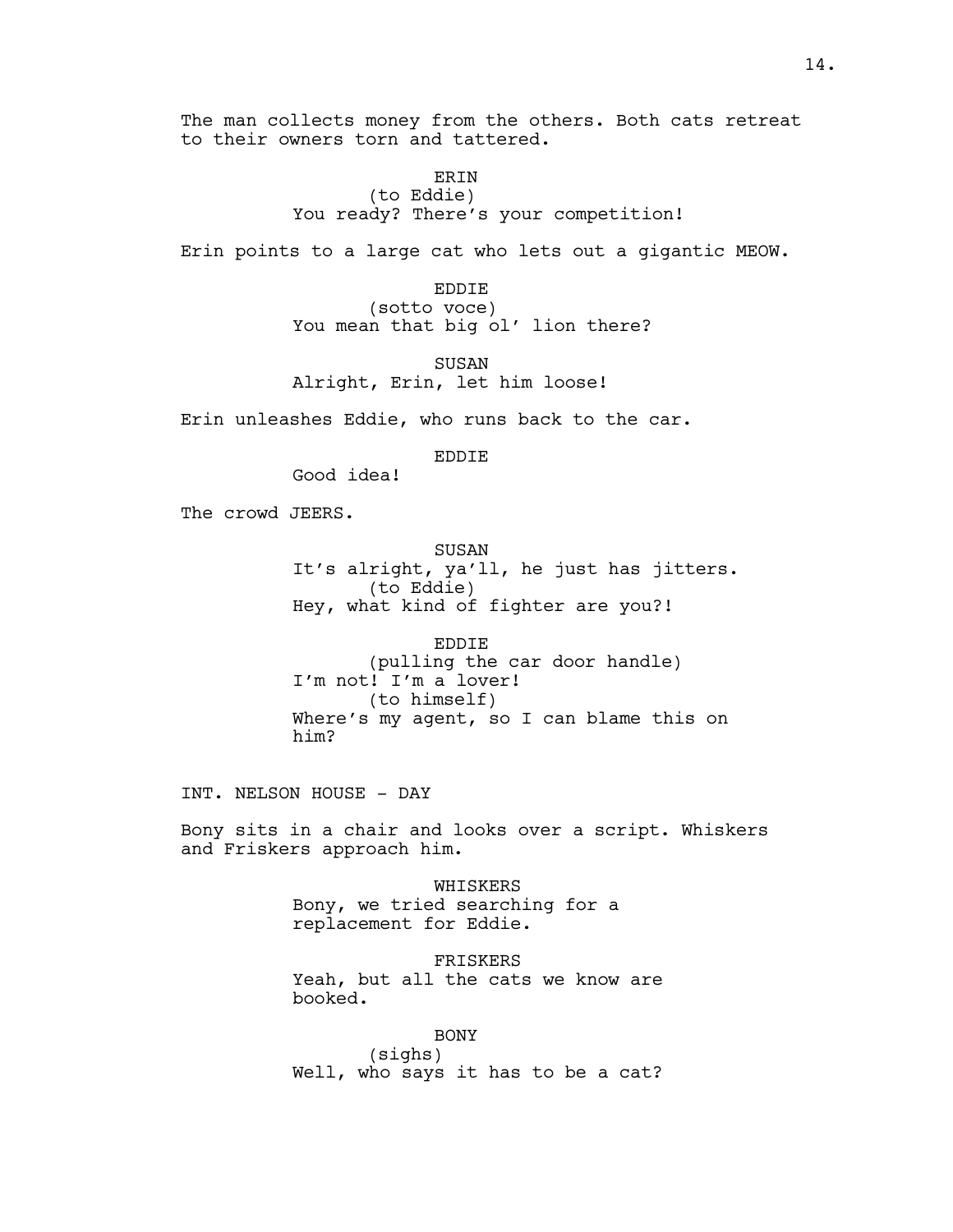INT. NELSON HOUSE - LATER

The mice run down the hall.

BONY (V.O.) Cut! Where's Oliver?

OLIVER DUCK is dressed as his alter ego, FRESH D. He leans into a pose and wears a doorag, black sunglasses, and a leather jacket. He speaks telepathically throughout.

> OLIVER/FRESH D That's "Fresh D". The "D" stands for "duck".

The mice walk over to Oliver.

FRISKERS Bony, why'd you even hire him if he won't chase us?

OLIVER/FRESH D Oh, I thought ya'll said we were chasing cats, know what I'm sayin'? And I didn't know ya'll meant real cats, ya dig?

BONY (V.O.)

Next!

INT. NELSON HOUSE - LATER

The mice run down the hall. They are chased by ARLENE the dog.

BONY (V.O.)

Cut!

SFX: BRAKING SOUND as they all stop.

Bony walks up to Arlene and looks at her up and down.

WHISKERS I think that went well, huh?

BONY

(to Arlene) Get out!

Arlene scoffs and walks away with her head held high.

FRISKERS Ain't that a bitch.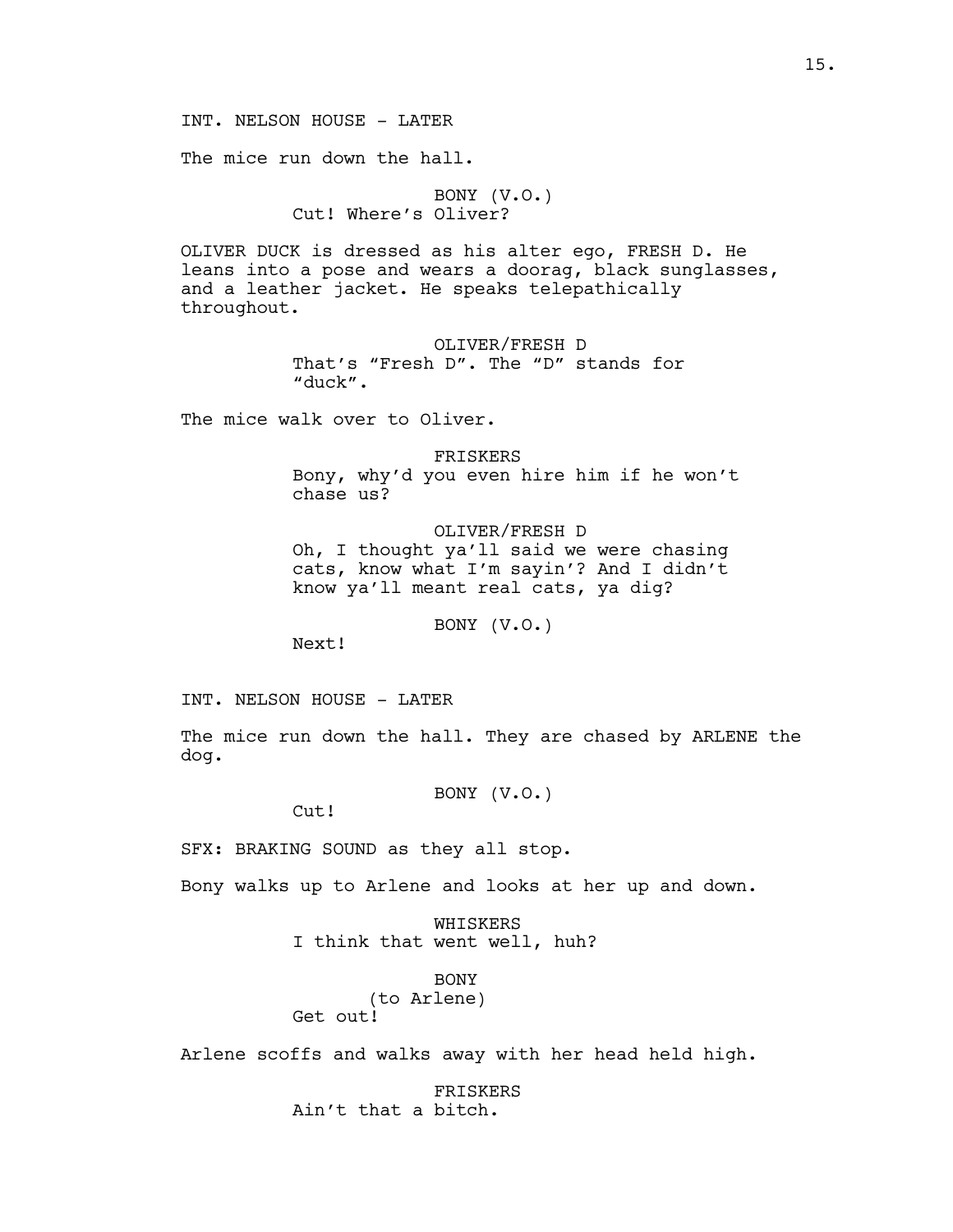WHISKERS What was the problem with that one?

BONY That was Arlene. We used to hook up. Things didn't work out.

FRISKERS But didn't you recognize her when you saw her face?

Bony and Whiskers look at him, frowning.

FRISKERS (CONT'D)

Oh, right.

Winston enters the scene.

WINSTON Bony, got a minute?

BONY Winston, I don't wanna see any more of your clients!

WINSTON I only brought you one: Frankfurt!

BONY But he didn't even do anything! He just sat there motionless!

WINSTON It's not even about that. I know where Eddie is.

BONY (to the mice) Take a break, guys.

The mice walk away.

FRISKERS So Arlene is available now?

WHISKERS It doesn't matter. She was looking at me!

FRISKERS

You're crazy!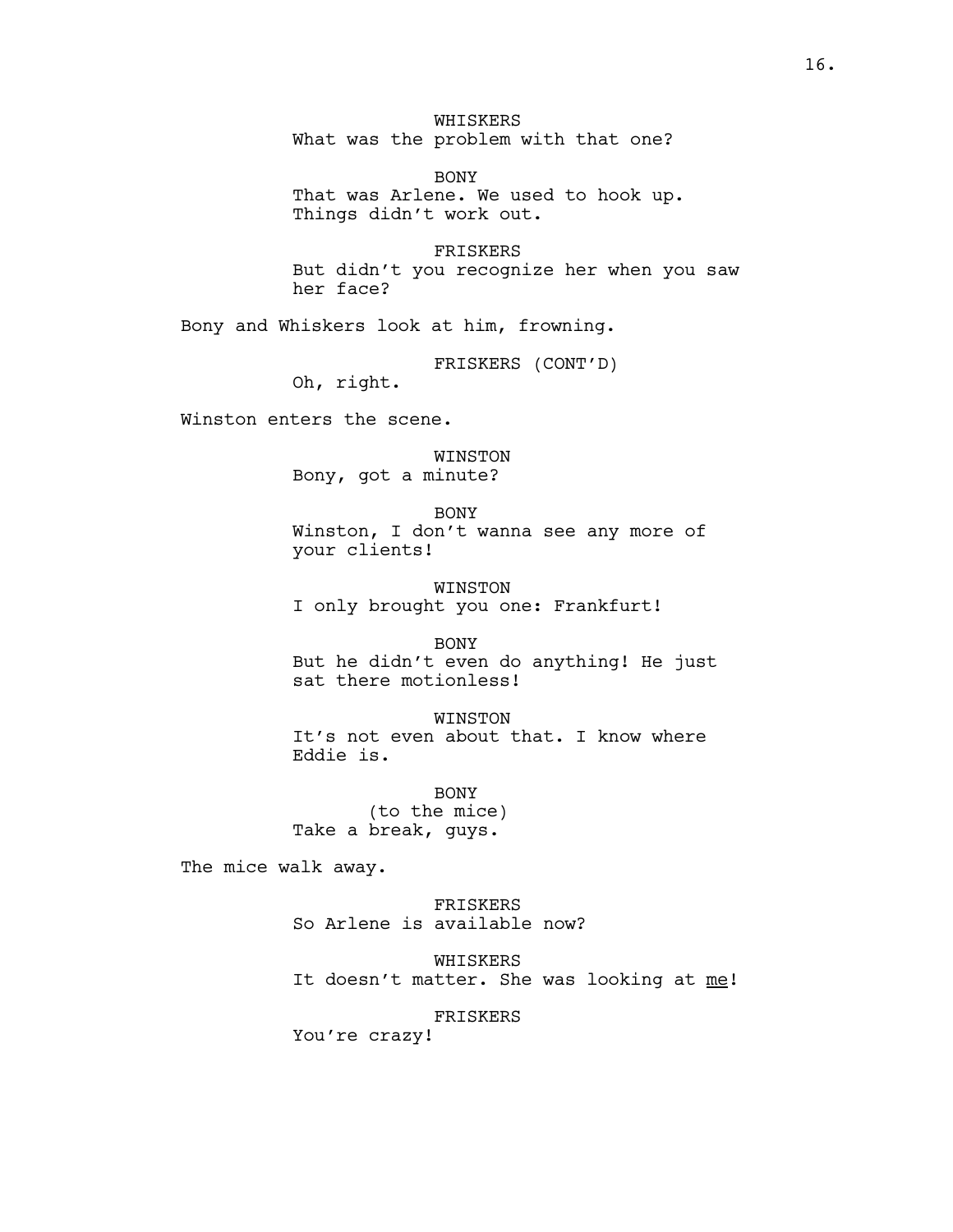Eric, Matt, and Rhonda gather some flyers together. Cynthia cleans up in the background.

### MATT

Do you have any more "Missing Cat" flyers to put out, Eric?

### ER<sub>TC</sub>

Yeah.

JUNIOR, Eric's father and Rhonda's ex-husband, barges in the house and slides to the middle of the floor. He wears a white jumpsuit with sequins and sports a large afro with a headband.

#### JUNIOR

#### What's up, Nelson family?!

He quickly gets up, collects his bearing, and talks seriously.

> JUNIOR (CONT'D) I hear there's a problem with Eddie.

#### ERIC

Problem? There's no problem, Dad.

#### JUNIOR

Don't give me that, son. I got that cat for you guys. When something's wrong with that cat, there's something wrong with me!

CYNTHIA

(walking past Junior) You're half-right.

#### RHONDA

Wow, Junior, if you had this kind of sympathy for the rest of us, we would still be married.

#### JUNIOR

That's where you're wrong, Rhonda. We broke up because of my womanizing!

# ERIC

(to Junior) If you must know, Eddie is missing. We were about to go put up some more flyers. I just hope he wasn't catnapped.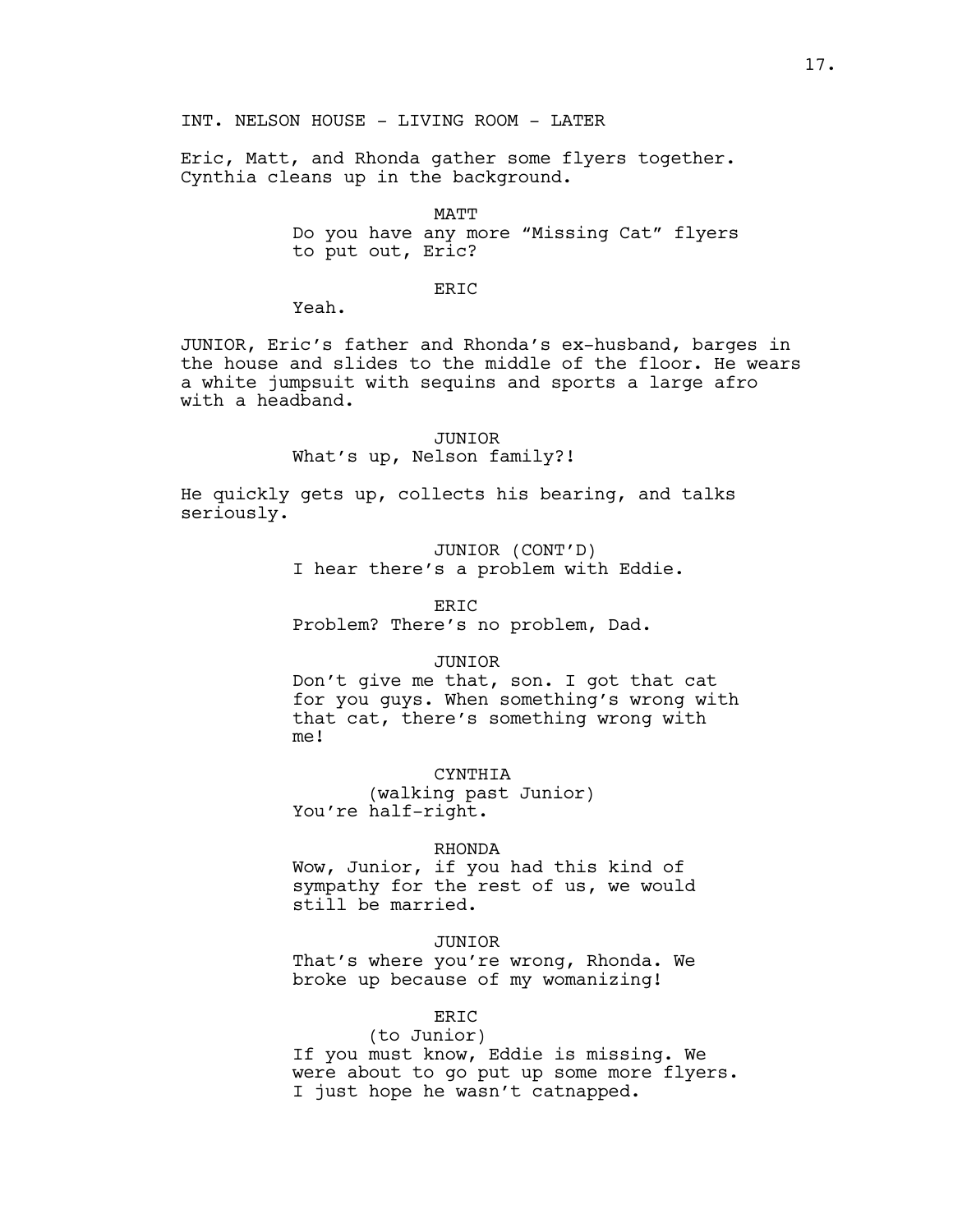Now, who would steal a cat? (pause) Other than Susan Doolittle. I was married to her once or twice. She always wanted a cat, but I never got her one. Never really got her anything, for that matter.

ERIC Do you think she has Eddie? Can you call her?

JUNIOR No way! I left her for a reason. (pause) Can't remember what it was, but yeah.

ERIC Man, we gotta find Eddie!

Eric holds his head down. Matt and Rhonda console him.

JUNIOR What a sad sight. (switches to a perky tone) Okay, if anybody needs me, give me a call!

He exits the house.

MATT His phone must never ring, then.

RHONDA Don't worry, Eric. Cats always find their way home. He'll be here soon.

ERIC Maybe you're right. Until then, I guess I'll devote all my time to Bony here.

He walks over to Bony, who lays in his doggie bed, and pets him.

> ERIC (CONT'D) (to Bony) Yeah, boy, we're gonna do all kinds of fun stuff!

BONY (sotto voce) Oh boy. I'm gonna hate myself for this. (sighs) I saw this on a TV show once.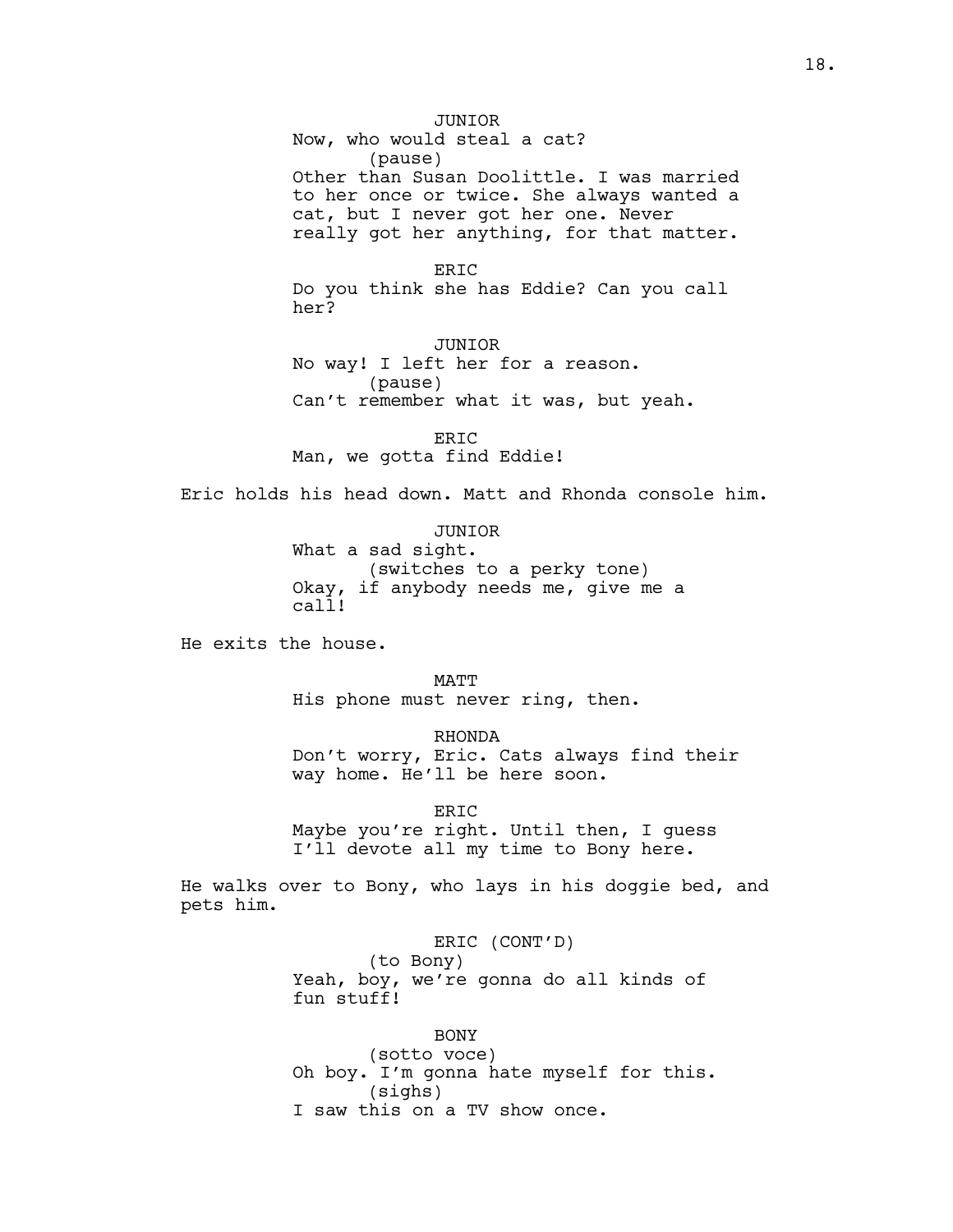Bony pulls away and BARKS repeatedly.

ERIC What is it, boy?

Bony runs out the front door and continues BARKING.

ERIC (CONT'D) (in an exaggerated tone) He's run out the door!

MATT (also in an exaggerated tone) Maybe he's trying to show us something!

RHONDA (same tone as theirs) Quick, let's follow him!

The three of them exit.

INT. CAR - LATER

Matt drives Eric, Rhonda, and Bony down the street. Bony looks out the window and BARKS frenetically.

> RHONDA Honey, I think he wants us to stop here.

Matt pulls the car over.

ER<sub>TC</sub> This house looks familiar.

EXT. ERIN'S HOUSE - MOMENTS LATER

The Nelsons stand outside the door and RING the doorbell. Erin answers it. She and Eric stare at each other's similar features, outfits, and height.

MATT

(to Rhonda) Wow, it's like looking into a mirror...of them.

ERIC Hi, is this Susan Doolittle's house?

ERIN Yeah, she's my mom. Come in, and I'll go get her.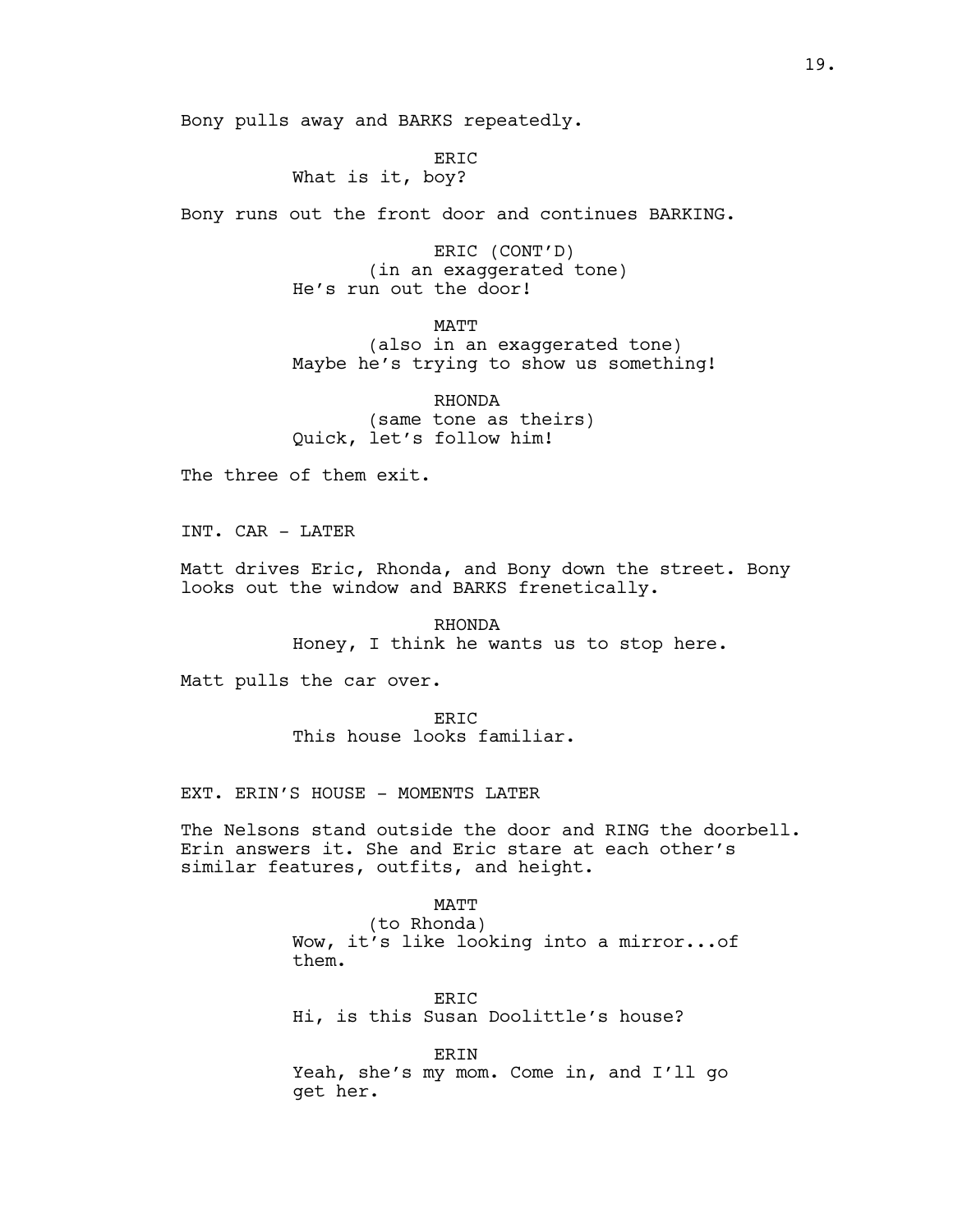They follow her in. Erin exits, while the rest stay in the living room.

> ERIC Dang, she's fine!

MATT Uh, Eric, I would stay away from her, know what I mean?

ERIC Yeah. I'm dating Berniece now.

MATT

Right.

Erin reenters with Susan.

RHONDA

(gasps) Hey, you're Lil' Suzy Doo!

MATT

Who?

RHONDA You know, the one with that "Little Willie" song. The one about Junior.

**MATT** 

Oh. (to Susan) Nice to meet you. Where the hell's our cat?

# RHONDA

Matt!

#### SUSAN

Cat? We don't have your Matt, I mean, "cat".

Eddie ZOOMS past Susan and Erin and leans right next to Eric's leg.

> ERIN (to the Nelsons) Oh, all cats do that!

> > SUSAN

Look, she found him on the street, so he's ours!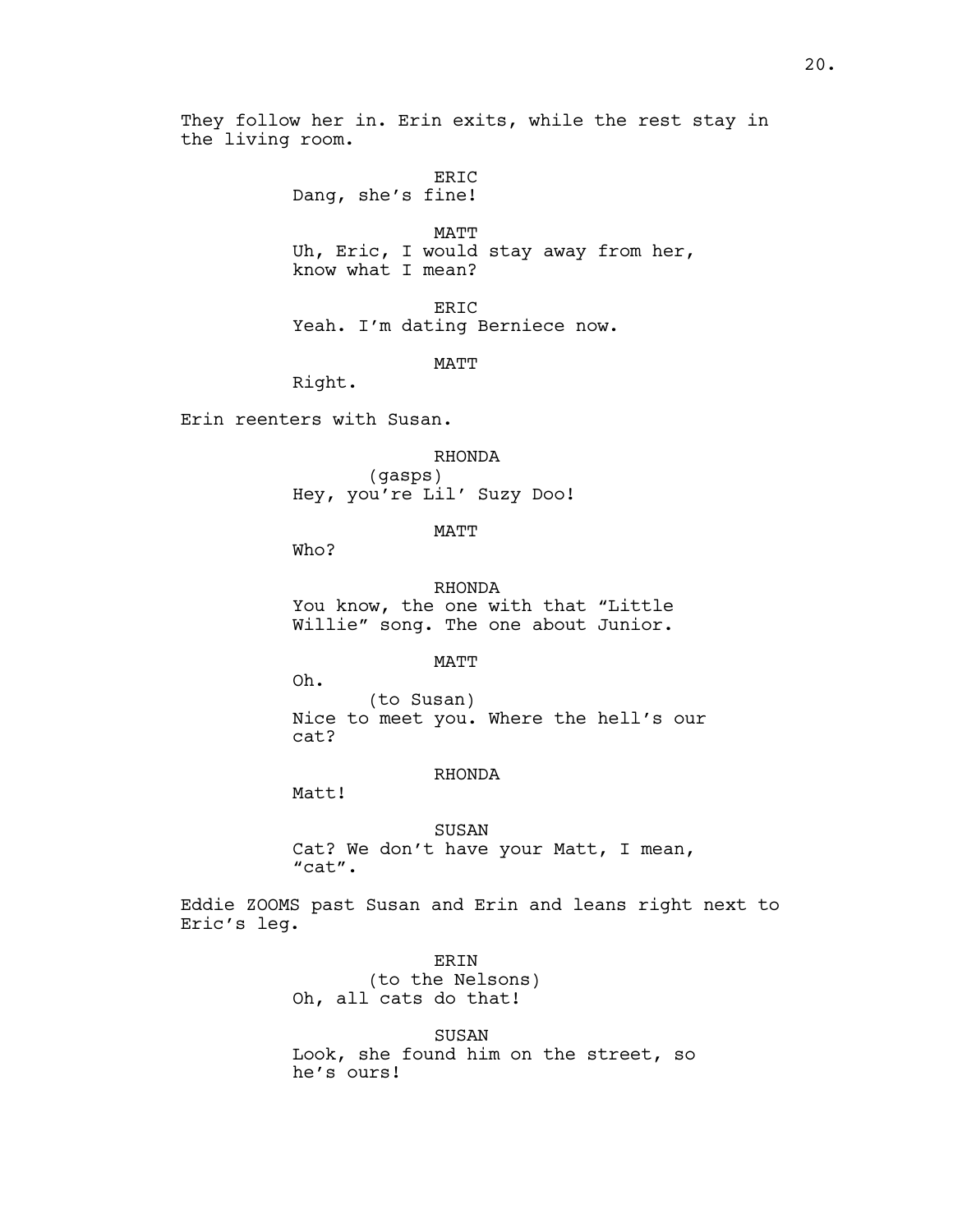ERIC But all he was doing was roaming the streets. He was gonna come home.

ERIN What? Does this look like a cartoon to you? He's staying here!

SUSAN Now, now, Erin. The only way we'll give him back is for, let's say, \$500.

### RHONDA

\$500??

SUSAN Well, you can't put a price on who you love, can you?

The Nelsons look at each other.

RHONDA What are we gonna do? We don't have \$500!

JUNIOR (O.S.)

But I do!

Junior enters the house.

MATT Junior, what are you doing here?

JUNIOR I'm here to get Eddie back. I got the money.

He stares at Erin.

JUNIOR (CONT'D) Who the heck are you?

RHONDA You mean you never met her before?

JUNIOR

No, should I?

He looks at Erin again, then to Susan.

JUNIOR (CONT'D) Anyway, here's your money, Susan.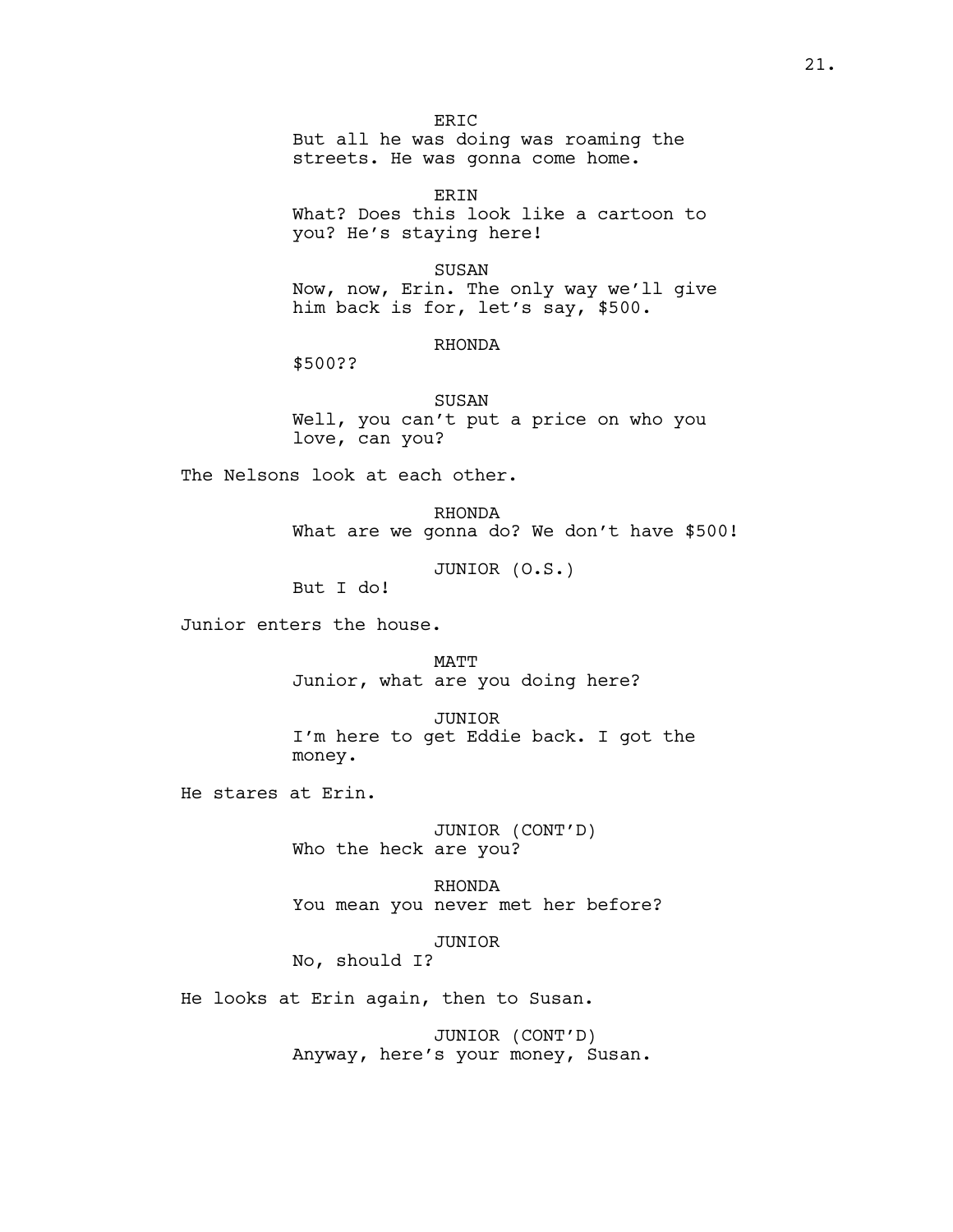**ERIN** Wait a minute! Suppose we don't wanna give him up!

SUSAN Yeah, you never got me a cat when we were married!

### JUNIOR

Yeah, I know. I've done a lot of regretful things while I was married.

MATT

Which time?

#### JUNIOR

All of them. But now it's time to make things right, starting now.

Junior pulls out the money. Susan hesitates, then attempts to grab the money, but Junior pulls his money hand back and grabs Susan's hand with his other one. He pulls her close to him and looks into her eyes.

> JUNIOR (CONT'D) Now give them their cat back, or Rhonda here's gonna kick your ass!

Rhonda peeks over Junior's shoulder, grins evilly at Susan, and nods. Junior lets go of Susan's hand.

> **SUSAN** Erin, we'll get you another cat.

ERIC Yeah! Let's go, guys!

Eric picks Eddie up and races out of the house. Rhonda, Matt, and Junior follow them out.

#### MATT

(to Junior) How did you know Susan would cave like that?

JUNIOR You don't marry someone a few times without knowing a little thing about her.

RHONDA

Well, thanks, Junior, but what brought this on?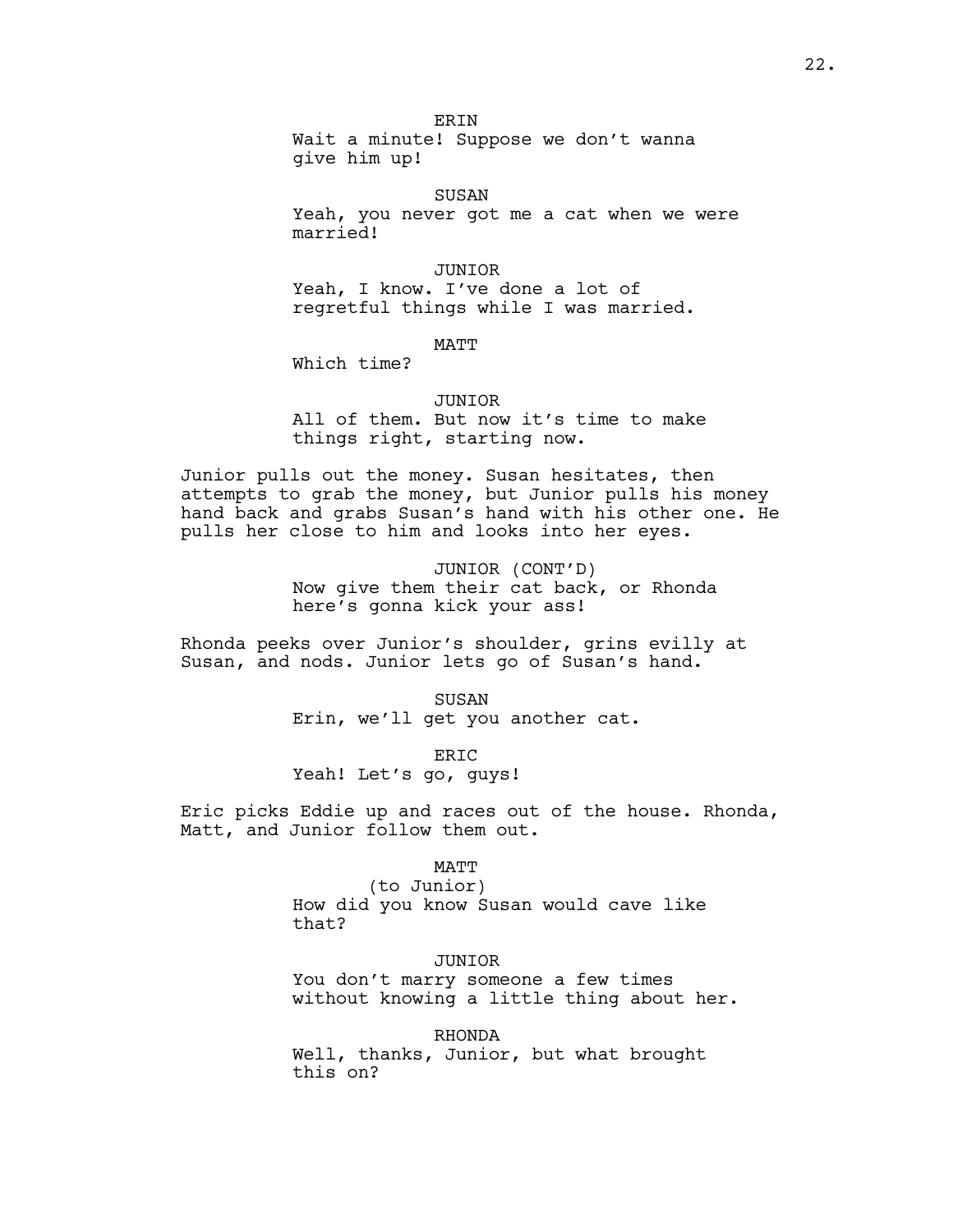JUNIOR Like I said, I wasn't always there when we were married, but at least I was there just now.

RHONDA Well, don't make it a habit.

MATT Yeah, I got an image to maintain!

JUNIOR Don't worry, so do I!

Rhonda and Matt leave.

SUSAN (O.S.)

Junior!

Junior walks back to Susan, who stands outside the front door.

> SUSAN (CONT'D) I love it when you're forceful with me. Call me later?

Junior pauses.

JUNIOR (in a giddy manner) Okay!

Susan closes the door. Junior walks away.

JUNIOR (CONT'D) Yep, I still got it!

EXT. OUTDOORS - THE NEXT DAY

Friskers TOSSES a baseball into the air. He lifts a baseball bat and gives the ball a SMACK!

Eddie stands in the outfield and tracks the baseball in the air. He holds up a sign.

INSERT - THE SIGN, which reads:

"I could do this with my eyes closed!"

BACK TO OUTDOORS

Eddie tosses the sign, closes his eyes, and holds out his baseball glove.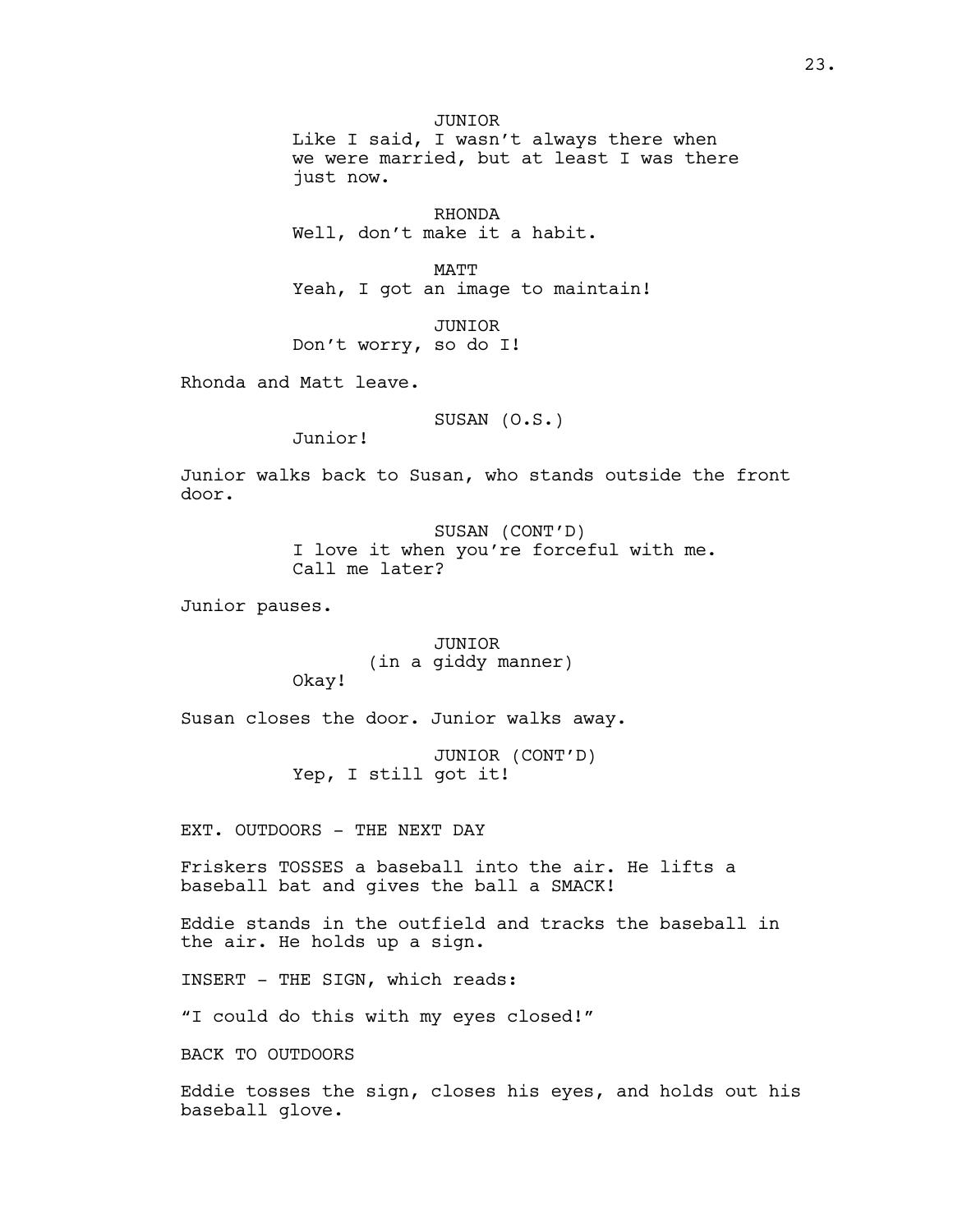The ball soars next to a window. Whiskers quickly catches the ball from the window, then pulls out a large safe and throws that down.

Eddie, eyes still closed, waits for the baseball. The safe SLAMS down on him.

The safe door OPENS, and Eddie wobbles out.

SFX: Birds TWEETING and circling Eddie's head. Eddie rids of them by SHAKING his head.

BONY (O.S.)

And cut!

Bony and the mice walk over to Eddie.

EDDIE Man, that felt good! Bony, thanks for having me back!

BONY Well, I was gonna sue you, but okay.

WHISKERS It's good you're back, Ed.

# FRISKERS

Yeah.

# EDDIE So let's get another scene knocked out! I'm ready!

BONY No, that's it for today. See you guys tomorrow.

FRISKERS Cool. I could go for a beer.

WHISKERS Me too. Let's go.

BONY

Good idea!

The mice look at Bony, then at each other.

FRISKERS Oh wait, I forgot I had that thing to do!

WHISKERS Yeah, I gotta get home, too!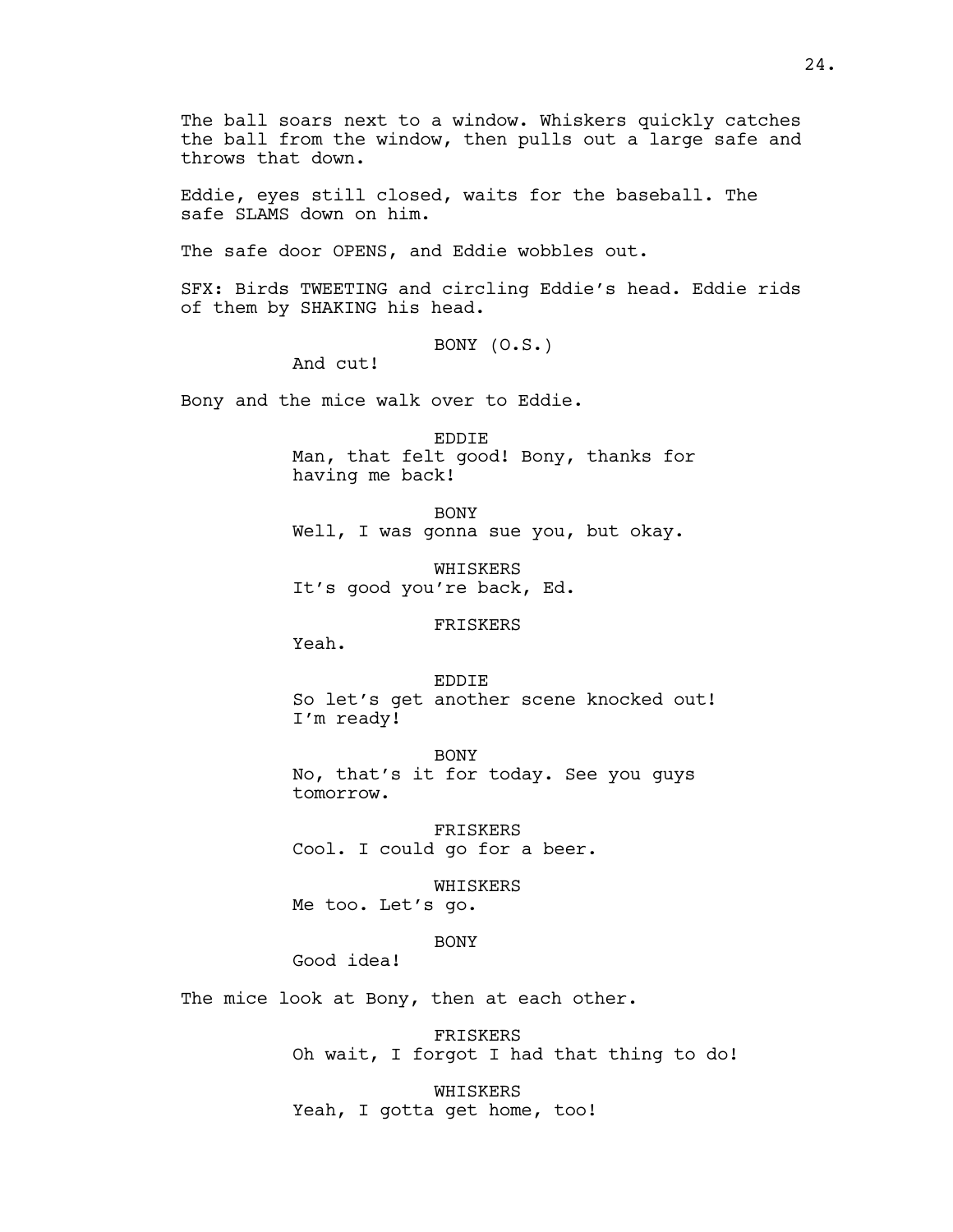The mice hurry away. Bony chases after them.

BONY Aw, come on, guys!

Eddie walks in the other direction.

EDDIE Man, some guys just can't take a little hard work.

Matt approaches Eddie.

MATT Eddie, there you are! Come on inside with the rest of us.

Matt brings Eddie inside their house. They gather with Rhonda and Eric, who sit on the couch.

> ER<sub>TC</sub> There he is! Eddie, what's good, bro?

He pets him.

RHONDA Okay, okay, it's my turn.

She takes Eddie away from Matt and coddles him. Matt pets him.

> MATT That's a good cat. You're never gettin' away from us again.

ERIC Alright, guys, that's enough of the Eddie love-fest.

RHONDA Hey, we're just showing him attention.

ERIC But he's gotten attention all this time!

MATT Now, son, don't get jealous.

Matt and Rhonda continue to coddle Eddie and speak baby gibberish to him.

> ERIC That's it, I'm outta here.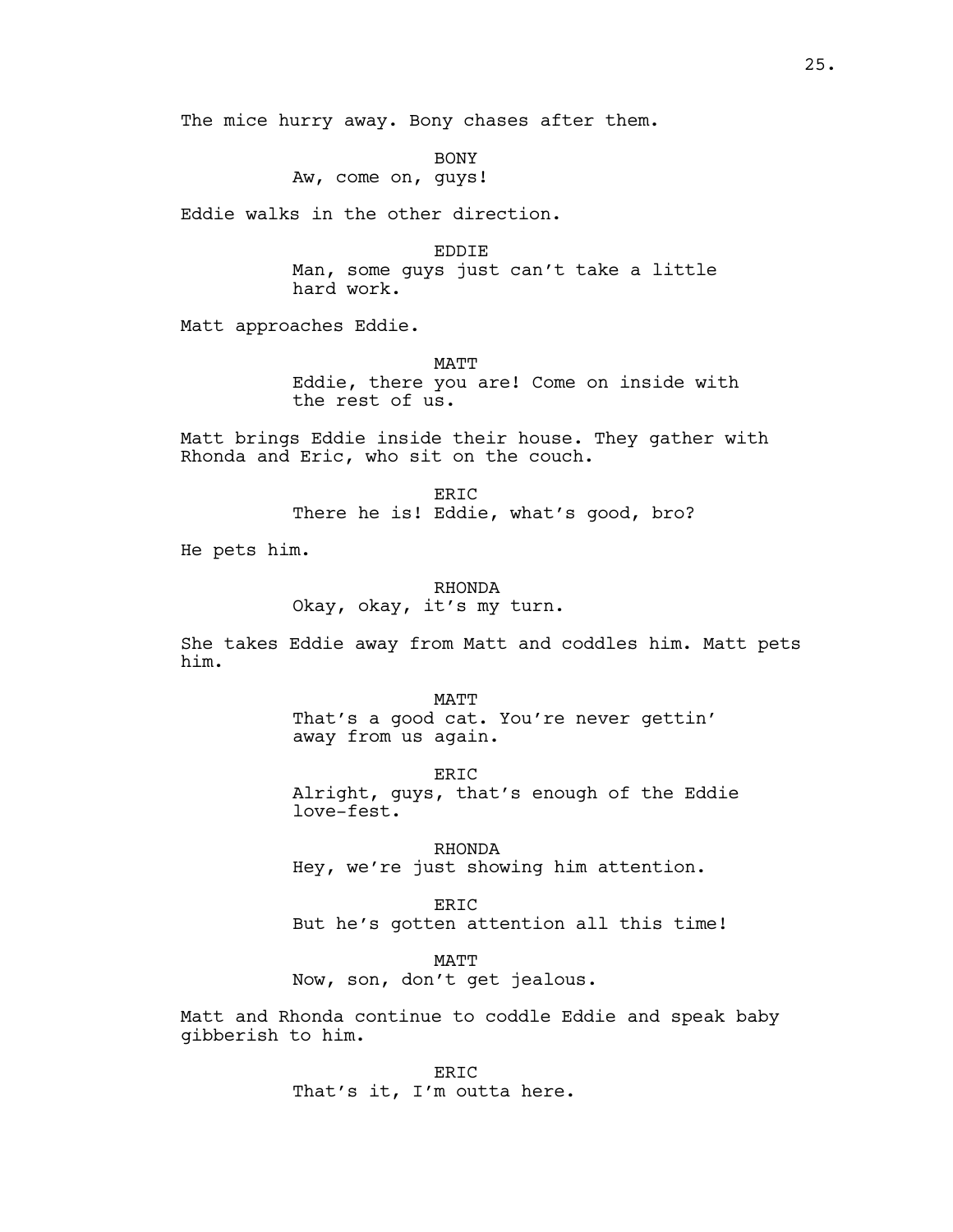**MATT** Really? We're gonna need a replacement, then.

RHONDA No, just a spinoff. How about, "Rhonda"?

ERIC No, guys, that's not what I...

MATT Or me as the main character. Call it, "Keeping Up With the Jameses".

RHONDA But we're the Nelsons.

MATT Yeah, I wanted to talk to you about that.

Eric's brother, BILLY NELSON, 20, enters the front door. Billy's pregnant girlfriend, SHARON ROSS, follows him inside.

> BILLY No, no, Matt, you need to call it... (points to himself) "Sonny..." (points to Sharon) "...and Sharon"!

Oliver walks in behind them.

OLIVER How about, "Oliver Duck's Dynasty"?

SHARON I got a better idea. "Madison About You?"

Sharon's FETUS, speaks telepathically, just like Oliver, who stands next to Sharon's stomach.

> **FETUS** What about, "Fetus and Butthead"?

OLIVER Yeah, or... (to the fetus) Hey!

ERIC Look, guys...